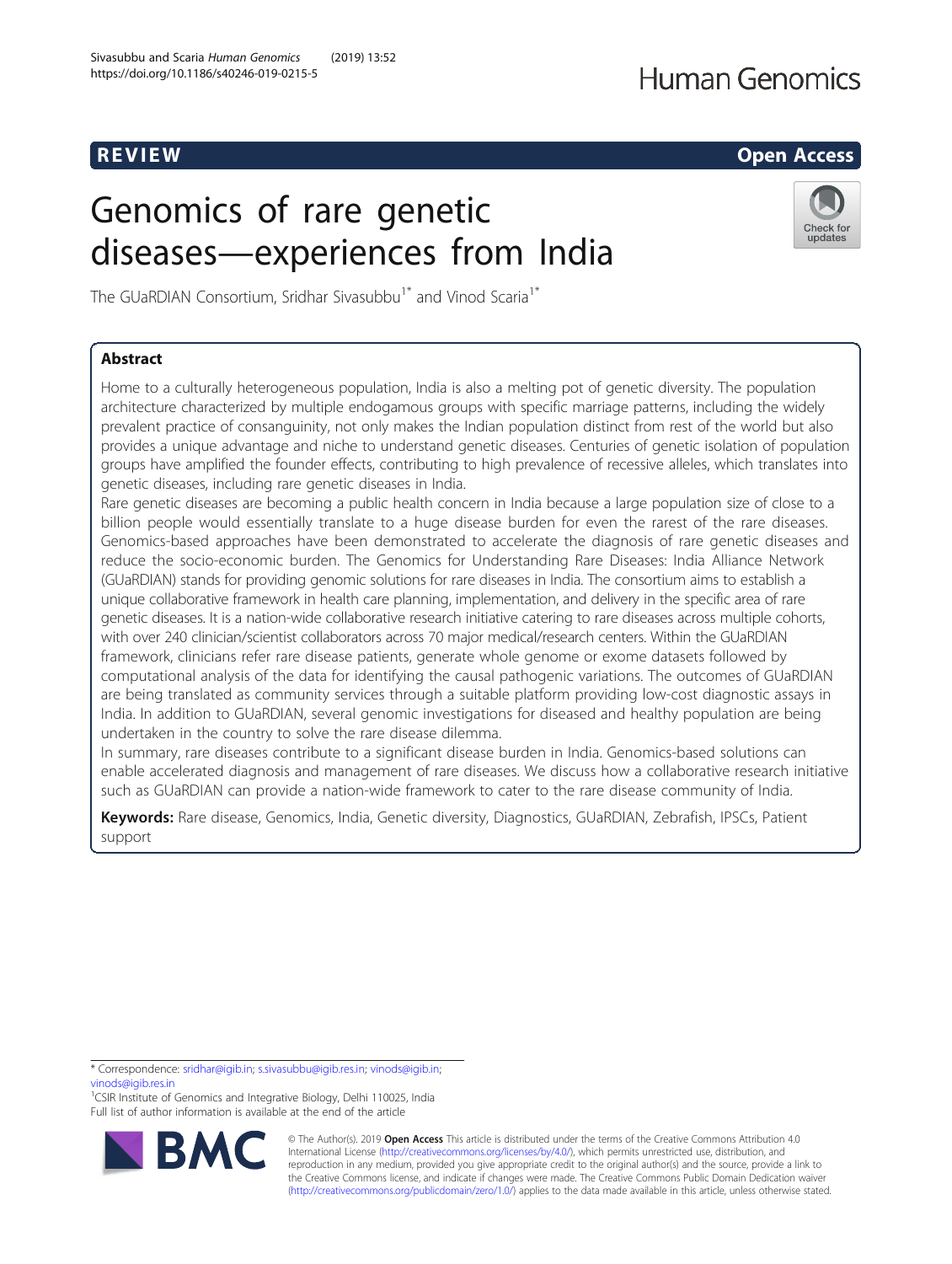#### Background

#### Population architecture and genetic diversity in India

India is the sixth largest country in the world in terms of its geographical area and the second largest country in population density. The people of the country are diverse in terms of their social, linguistic, cultural, and racial backgrounds. Evolutionarily, the Indian subcontinent has been a corridor for different migratory waves arising from Africa, through land as well as coastline routes [\[1,](#page-13-0) [2](#page-13-0)]. Genetic studies have shown that there are four distinct ancestral groups in mainland India, and a separate ancestry in the Andaman and Nicobar islands  $[3, 4]$  $[3, 4]$  $[3, 4]$ . On the basis of ethno-racial grounds, the four major groups in India can be classified as the Caucasoids, Australoids, Mongoloids, and Negritos. The Indian population comprises of over 4000 anthropologically distinct groups speaking more than 300 languages [\[5\]](#page-13-0), suggesting that linguistic stratification is highly tied to the geographical niches of each subpopulation  $[6–10]$  $[6–10]$  $[6–10]$  $[6–10]$ . Further, the population is also subclassified into tribes and castes based on cultural and social backgrounds [\[8](#page-13-0)]. These different layers of population stratification have led to the richness in diversity of India.

The genetic diversity is well reflected in the mitochondrial DNA (mtDNA), Y chromosomes, and candidate genes/markers, which have provided a fair understanding of the relatedness and divergence of specific communities or tribes of India [\[6,](#page-13-0) [8,](#page-13-0) [11](#page-13-0)–[17\]](#page-13-0). The prevalence of consanguinity in marriages, due to cultural and social practices, in many sub-populations in India has led to the accumulation of genetic traits within communities [[3,](#page-13-0) [18](#page-13-0)]. Studies have shown a high level of relatedness within subgroups suggesting accumulation of deleterious variations [[19](#page-13-0), [20](#page-13-0)]. These studies indicate that the ancestors of different subpopulations in India may have arisen from different waves of migration with relatively limited founding members, implying the source of genetic distinction, while regionally and culturally distinct groups continue to be genetically unique due to the practices of inbreeding.

A national genome-wide approach to understand the population architecture and look for markers specific to the Indian subcontinent was undertaken by the Indian Genome Variation (IGV) consortium, which used singlenucleotide polymorphisms (SNPs) to type 900 genes from over 1800 individuals across 55 endogamous populations. High heterozygosity values, varying allele frequencies, and common polymorphic haplotypes of subpopulations were shown to underline the heterogeneity within the Indian population. Additionally, unique mutations were discovered within the subcontinent, with concomitant founder effects [[10,](#page-13-0) [21,](#page-13-0) [22\]](#page-13-0).

The findings of the IGV consortium have led to the identification of specific markers and better understanding of genotype-phenotype correlations in Indian sub-

populations. The phenotypically distinct outcomes of sub-population specific genotypes could be shown in susceptibility or resistance towards Plasmodium falcip*arum* [[23](#page-14-0)–[27](#page-14-0)], risk of contracting glaucoma [[28\]](#page-14-0), homocysteine levels [\[29](#page-14-0)], and risk of developing high-altitude pulmonary edema  $[30, 31]$  $[30, 31]$  $[30, 31]$ , among other examples. Further, case-control studies in ethnically matched groups as defined by IGV consortium allowed identification of Indian-specific susceptibility markers in genes causing Parkinson's disease, Wilson disease, and albinism [[32](#page-14-0)– [35\]](#page-14-0). Sub-population-specific responses to various drugs have also been documented, based on differences in the allele frequencies of variants in metabolizer enzyme genes, across various ethnicities in India [\[36](#page-14-0)–[38](#page-14-0)].

Thus, the extensive genetic heterogeneity and the endogamous cultural practices clearly suggest that there is a need to demarcate genetic affinities and distinctions among sub-populations. These findings also underscore the genetic distinction of the Indian population from the populations of other countries, warning against the imputation of genetic information from other populations. Evidently, a generalization of the population architecture can lead to erroneous interpretations in clinical settings.

#### Genetic diversity of India: a driver of high-genetic disease prevalence

India, being a melting pot of genetic diversity, is also home to strict inbreeding practices and founder effects, which have resulted in the accumulation of deleterious genetic variations [[39](#page-14-0)]. The reported prevalence of birth defects in India is 64.4 per 1000 live births [\[40](#page-14-0)]. The high genetic burden in India has been highlighted by independent studies  $[41-44]$  $[41-44]$  $[41-44]$  $[41-44]$  $[41-44]$ . The lack of a national newborn screening program until recently has led to a distending proportion of the Indian population ailing with genetic diseases [\[45\]](#page-14-0). Inborn errors of metabolism (IEM), which is a nation-wide issue, can be addressed on being identified at the neonatal stages [[46](#page-14-0), [47\]](#page-14-0). Hemoglobinopathies including sickle cell anemia, thalassemia, pose a significant burden in India, and are known in specific sub-populations [[48,](#page-14-0) [49\]](#page-14-0). Down syndrome is another genetic disorder, which is the major cause of mental retardation, with a frequency of approximately 1 in 1000 births [[50\]](#page-14-0). A database for cataloging genetic diseases, the Indian Genetic Disease Database (IGDD) has been set up, version 1.0 of which housed information on variants in 63 genes corresponding to 52 genetic diseases known in the Indian population [\[51](#page-14-0)]. The database is freely available and currently holds information on over 100 genetic diseases from around 3500 patients [\[52](#page-14-0)].

What is striking, apart from the high prevalence of monogenic diseases, is the heterogeneity in the outcome of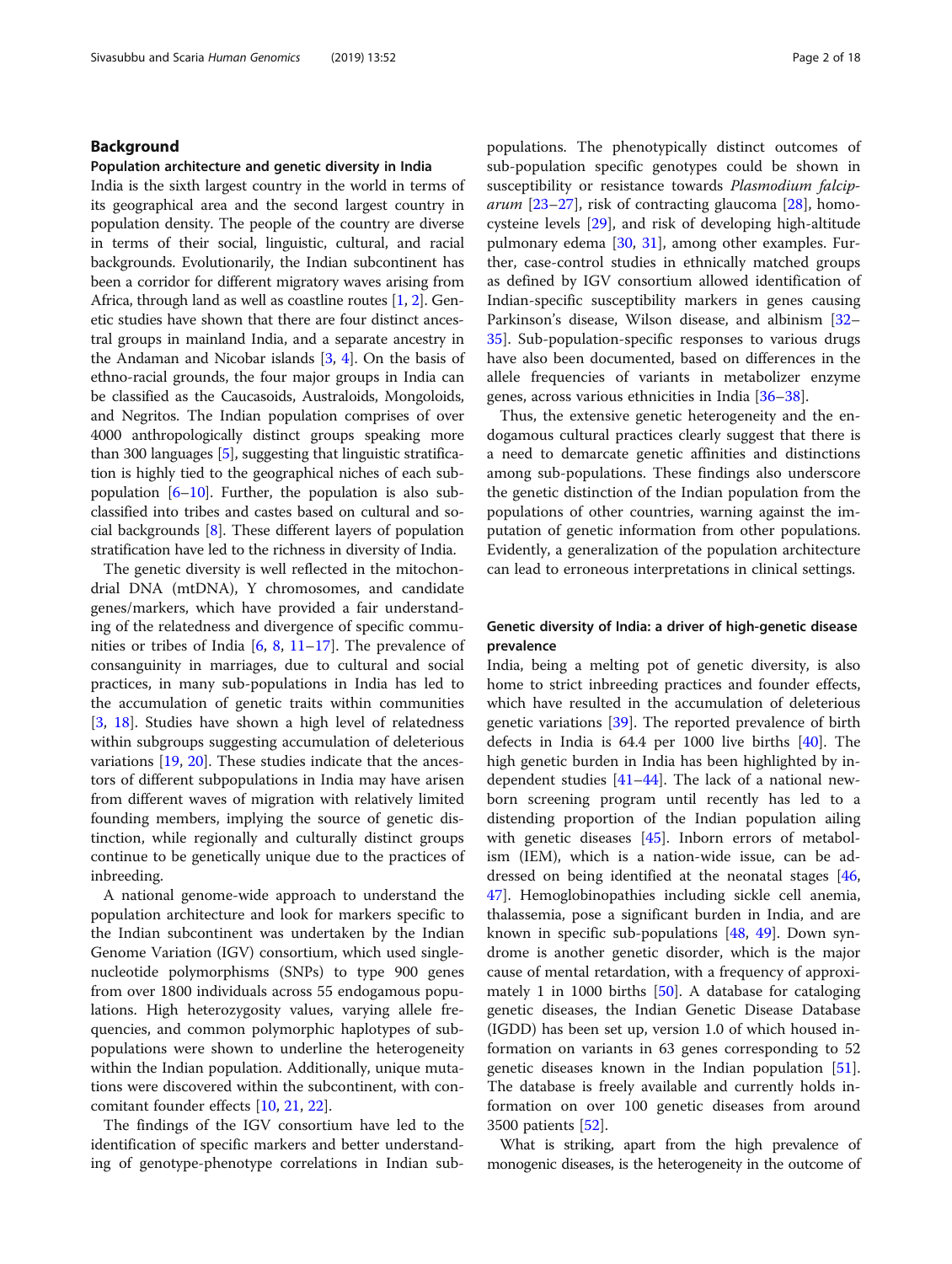the same disease. The clinical heterogeneity in blood disorders in India has been attributed to subpopulation-specific variations and allele frequencies [\[53](#page-14-0)–[57\]](#page-14-0). Similarly, the phenotypic spectrum of Spinocerebellar ataxias (SCA) and their pathogenic variants have been shown across Indian subpopulations [[42\]](#page-14-0). Ethnicity-dependent mitochondrial haplotypes have also been shown to give rise to differences in penetrance in the mitochondrial disease Leber's hereditary optic neuropathy (LHON) [[58\]](#page-14-0). Population-specific genetic variations and susceptibility to diseases have been shown in hereditary cardiomyopathy [\[59,](#page-14-0) [60](#page-14-0)] and drug/ toxin metabolism [\[61\]](#page-14-0). The genetic heterogeneity, which was thought as an advantage, is, in fact, contributing to the high prevalence of genetic diseases in India. Several studies have also shown that the genetic variations and frequency information observed in population worldwide are not fully relevant to the Indian context [\[62](#page-14-0)–[64\]](#page-14-0). Thus, it is important to document the true extent of genetic variation and burden of genetic diseases in Indian settings.

A number of genome-scale datasets of Indians have surfaced in recent years. These include an initiative by the IGV consortium of six laboratories affiliated to the Council of Scientific and Industrial Research (CSIR) with other key players, that typed SNPs and known markers scattered among 1000 genes [[10](#page-13-0), [21,](#page-13-0) [22,](#page-13-0) [65](#page-14-0)]. This was also followed by whole-genome sequencing of Indians from the USA  $[66]$  $[66]$  $[66]$  and from India  $[67, 68]$  $[67, 68]$  $[67, 68]$  $[67, 68]$ , in addition to several largescale projects which sequenced healthy individuals who are descendants of Indian immigrants and from specific Indian sub-populations [\[69](#page-15-0)–[72\]](#page-15-0). Genomes of healthy individuals from different parts of India were sequenced subsequently [[73](#page-15-0)–[77\]](#page-15-0). These initiatives have culminated in efforts to meta-analyze and integrate datasets, which has resulted in resources such as the South Asian Genomes and Exomes (SAGE) [[76](#page-15-0)] and INDian EXome database

(INDEX-db) [\[78\]](#page-15-0). In addition, several disease or application specific databases developed in India provide a rich source of information about the genetic diversity and underlying genetic disease prevalence in India (Table 1).

It is to be noted that given the heterogeneity shown by IGV and other studies, the number of Indian genomes and exomes that are available till date under-represents the peninsula's diversity. This gap in the availability of baseline genetic information can hence act as a barrier in understanding the causes of diseases that are prevalent in the country and calls for a nation-wide genome project, as being undertaken in other parts of the world [[82\]](#page-15-0).

#### Main text

#### Rare diseases: a significant burden for India

Rare diseases or orphan diseases are defined as those which afflict a minimal fraction of a population. An attempt to identify the parameters that can be used to define a rare disease was made by the 'Rare Disease Terminology & Definitions Used in Outcomes Research Working Group.' The study concluded that a disease with the average global prevalence of 40–50 cases per 100,000 people can be called as a rare disease [[83](#page-15-0)]. The Orphan Drug Act (ODA) of 1983 [\[84\]](#page-15-0) under the US law, which was instrumental in gathering attention towards rare diseases [[85](#page-15-0)], defined a rare disease in the USA as a disease affecting fewer than 200,000 people of the total population. The council of the European Union defined a rare disease as 5 in 10,000 [[86](#page-15-0)]. The rare disease prevalence for different countries thus varies. For instance, the respective rare disease prevalence numbers are 65 in 100,000 in Brazil [\[87\]](#page-15-0), 1 in 2500 in Japan [\[83](#page-15-0)], and 33.2 per 100,000 in Taiwan [\[88](#page-15-0)].

The pervasive endogamy and founder effects in subpopulations have led to a high prevalence of autosomal

Table 1 Details of publicly available resources that can aid in rare genetic disease research in India

| S. no.         | Databases/<br>resources | Description/URL                                                                                                                                                                                                                            | Reference |
|----------------|-------------------------|--------------------------------------------------------------------------------------------------------------------------------------------------------------------------------------------------------------------------------------------|-----------|
|                | SAGE                    | A compendium of genetic variants integrating South Asian whole genomes and exomes<br>http://clingen.igib.res.in/sage/                                                                                                                      | [76]      |
| $\mathcal{P}$  | <b>IGVdb</b>            | A DNA variation database of the people of India available to researchers for understanding human biology with<br>respect to disease predisposition, adverse drug reaction, population migration, etc.<br>http://www.igvdb.res.in/index.php | [22]      |
| 3              | <b>MtBrowse</b>         | Integrative genomics browser for human mitochondrial DNA hosting genomic variation data from over 5000<br>individuals with<br>22 disease phenotypes<br>http://ab-openlab.csir.res.in/cgi-bin/gb2/gbrowse                                   | [79]      |
| $\overline{4}$ | mit-o-matic             | A comprehensive cloud-based tool for clinical evaluation of mitochondrial genomic variations from NGS datasets<br>http://genome.igib.res.in/mitomatic/help.html                                                                            | [80]      |
| 5.             | INDEX-db                | Database of genetic variations from the Indian population http://indexdb.ncbs.res.in/                                                                                                                                                      | $[78]$    |
| 6.             | <b>TMC SNPdb</b>        | First open source SNP database from whole exome data of 62 samples derived from cancer patients from India.<br>http://www.actrec.gov.in/pi-webpages/AmitDutt/TMCSNP/TMCSNPdp.html                                                          | [81]      |
| 7.             | <b>IGDD</b>             | Indian Genetic Disease Database<br>http://www.igdd.iicb.res.in/                                                                                                                                                                            | $[51]$    |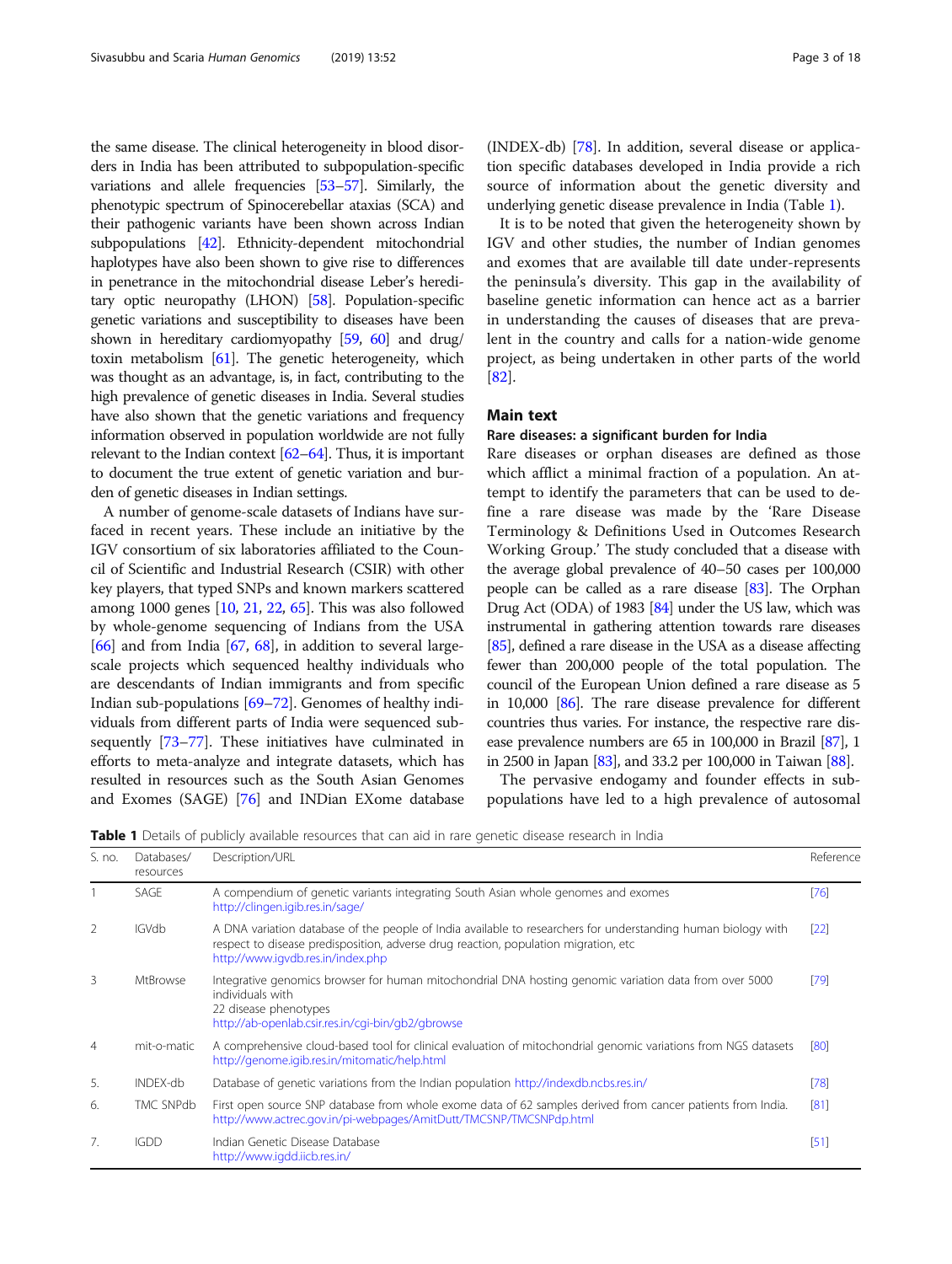recessive rare genetic diseases in India, compared to other parts of the world. While there is no appropriate standard definition to describe a rare disease in India, Indian Council of Medical Research (ICMR) has defined a disease as rare if it affects less than 1 person in 2500 individuals [\[89\]](#page-15-0). The Organization for Rare Diseases India (ORDI) has suggested a threshold of 1 in 5000 for defining rare diseases in India [[90\]](#page-15-0). About 5000–8000 rare diseases have been documented all over the globe accounting for up to 6–8% of the global population [\[86](#page-15-0)]. Approximately, 40% of the rare diseases can be attributed to genetic factors [\[91](#page-15-0)]. These diseases together contribute to a significant number of individuals and the disease burden in a populous country such as India.

The estimation of the prevalence of rare genetic diseases across India is limited by the lack of a centralized clinical registry of patients with rare genetic diseases. However, extrapolating the numbers in the Indian scenario, the Foundation for Research on Rare Diseases and Disorders has estimated that about 70 million people are affected by rare diseases [[92\]](#page-15-0). Rare diseases that have gained attention in the country include blood disorders, lysosomal storage diseases, primary immunodeficiency diseases, mitochondrial diseases, neurodegenerative diseases, and musculoskeletal diseases, among many others [[89,](#page-15-0) [93\]](#page-15-0). A compilation of estimated prevalence/incidence of well-studied rare diseases in India has been included in Table 2.

Given the estimate of approximately 70 million people living with rare diseases, most of them undiagnosed, rare disease management contributes a huge burden for a developing country like India. The accurate socio-economic burden due to rare genetic diseases in India is unknown. Incidentally, the social impacts of

hemophilia have been recorded adequately, in spite of an underestimated prevalence due to lower case reporting [[94](#page-15-0)]. Other studies have shown that government interventions can reduce the out-of-pocket expenditure of patients [[101](#page-15-0), [102](#page-15-0)]. A recent study showed a yearly expenditure of transfusion-dependent thalassemics attending a tertiary care center in India, to be Rs. 41,514 to 1,51,800. This is equivalent to USD 629–2300 with an average of Rs. 74,948 (USD 1135), amounting to almost 40% of the annual income of an Indian family [[103\]](#page-15-0). In recent years, several initiatives have been taken by Indian organizations, both government and non-government, to address rare diseases and the availability of orphan drugs to help ailing patients [\[104](#page-15-0)]. However, there are several challenges including physician training, availability of molecular diagnosis, standard treatment protocols, and availability of drugs, among others, that need to be addressed to reduce the rare disease burden in India.

### Population scale initiatives for addressing rare diseases in India

Despite over 70 million individuals being affected by rare diseases, India has limited resources committed to treating or understanding rare diseases. In recent years, Indian Council of Medical Research (ICMR) has taken a step towards bridging the gap between patients suffering from rare genetic diseases and healthcare providers by launching The Indian Rare Disease Registry. The registry acts as a common repository for data concerning rare disease patients throughout the country [\[105\]](#page-15-0). Furthermore, there are examples of how various organizations, both government and non-government, have developed programs for addressing the rare disease challenge in

Table 2 List of rare genetic diseases with estimated prevalence/ incidence in India

| S. no.         | Rare disease                                               | Frequency in India         | Measure of<br>estimation | State/region                | Reference | Global prevalence (Orphanet) |
|----------------|------------------------------------------------------------|----------------------------|--------------------------|-----------------------------|-----------|------------------------------|
|                | Hemophilia A                                               | 0.9 per 100,000            | Prevalence               | All across India            | [94]      | 1-9/100.000 (ORPHA:98878)    |
| 2              | Hemophilia B                                               | 0.1 per 100,000            | Prevalence               | All across India            | [94]      | 1-9/100,000 (ORPHA:98879)    |
| 3              | Sickle cell anemia                                         | $2 - 20%$                  | Allele frequency         | All across India            | [57]      | 1-5/10,000 (ORPHA:232)       |
| $\overline{4}$ | Beta thalassemia trait                                     | $3 - 4%$                   | Carrier Prevalence       | All across India            | [95]      | 1-9/1,000,000 (ORPHA:848)    |
| 5              | Parkinson's disease                                        | 6-53/100,000               | Prevalence               | All across India            | [96]      | Unknown (ORPHA:411602)       |
| 6              | Duchenne muscular dystrophy<br>and Spinal muscular atrophy | 1 in 1400 male live births | Prevalence               | Tamil Nadu, South<br>India  | [97]      | <b>NA</b>                    |
| $\overline{7}$ | Cystic fibrosis                                            | 0.40%                      | Gene frequency           | All across India            | [98]      | 1-9/100,000 (ORPHA:586)      |
| 8              | Epilepsy                                                   | 2.5-11.9/1000              | Prevalence               | North, South, East<br>India | [96]      |                              |
| 9              | Intellectual disability                                    | 10.5/1000                  | Prevalence               | All across India            | [99]      | $\qquad \qquad =$            |
| 10             | Skeletal dysplasia                                         | 19.6 per 10,000 newborns   | Incidence                | Karnataka, South<br>India   | [100]     | $<$ 1/1,000,000 (ORPHA:1858) |

Note: The table provides a list of prevalent rare genetic disease studies carried out in India. While there were studies for many other diseases, they have been excluded since they do not represent the actual prevalence in the general population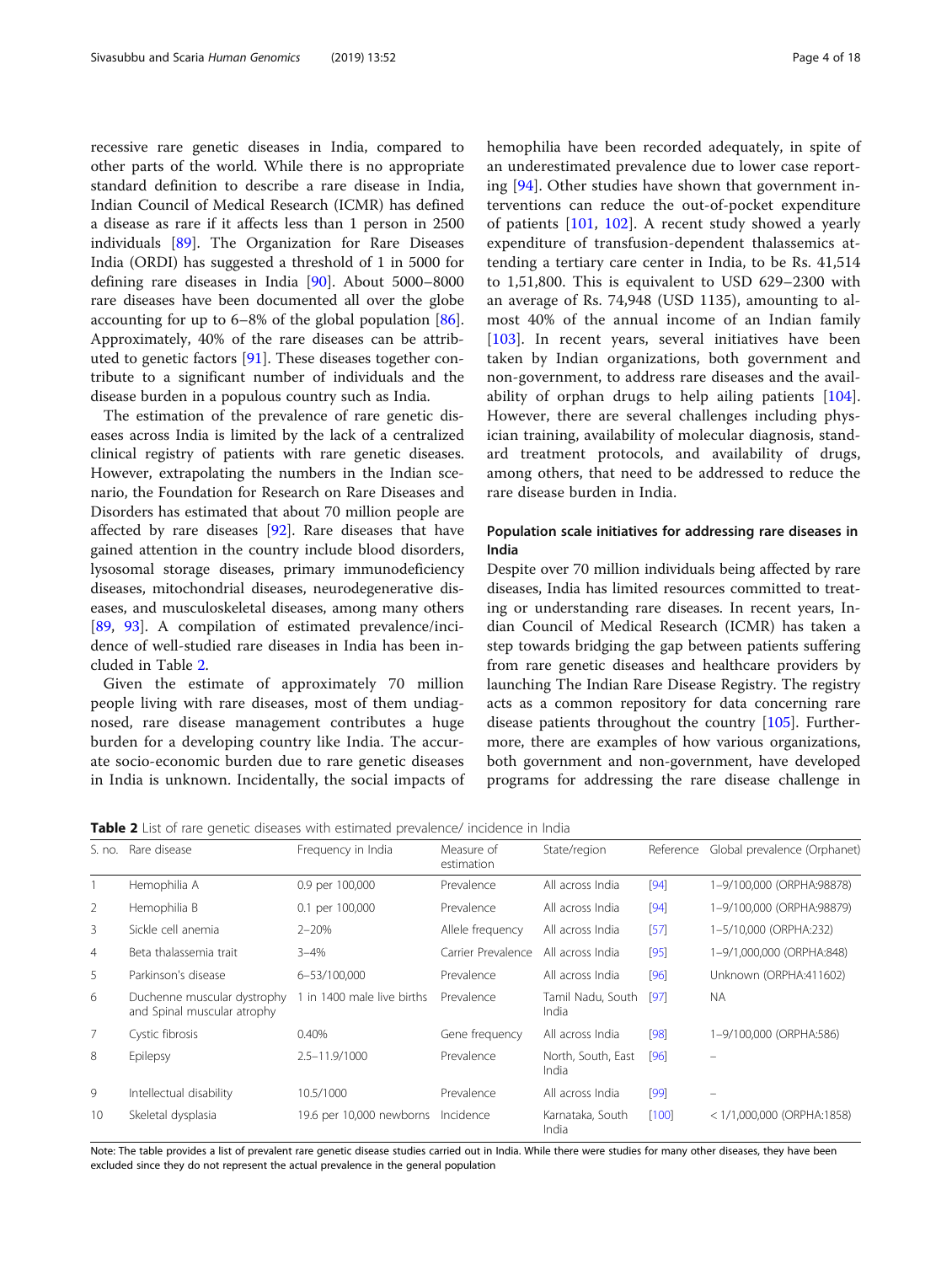Molecular Diagnostics, Counselling, Care and Research Centre (MDCRC) is a not-for-profit charitable organization which takes a holistic approach to manage Duchenne Muscular Dystrophy (DMD) patients, mostly catering to individuals from the southern part of India (Tamil Nadu). MDCRC undertakes genetic counseling in addition to providing screening for DMD and Spinal Muscular Atrophy (SMA). A pilot study by MDCRC estimated the prevalence of DMD to be 2.4 times higher as compared to global estimates [\[97](#page-15-0)]. The Uttar Pradesh state government had taken the commendable initiative in the year 2009 by providing anti-hemophilic factors (AHF) free of cost at various centers in the state [\[106](#page-15-0)], while the Maharashtra state government has provided clotting factor concentrates (CFC) to the poor sections and emergency cases since 2012 [[107](#page-15-0)]. According to the hemophilia federation of India, 69% of the country is covered by AHF support  $[108]$  $[108]$  $[108]$ . These have been successful initiatives for public health in specific rare disease settings. Institute of Medical Genetics and Genomics at the Sri Ganga Ram Hospital, Delhi provides a battery of tests for several rare diseases [[109\]](#page-15-0) including blood disorders, metabolic disorders, muscular dystrophies, and Down syndrome [\[110](#page-15-0)], among others.

Sanofi-Genzyme's India Charitable Access Program (INCAP), Shire HGT's charitable access program in partnership with Direct Relief (a non-governmental organization), and Protalix Biotherapeutics have provided access to enzyme replacement therapy for lyso-somal storage diseases in India [[111\]](#page-15-0). Apart from these, there are a handful of commercial companies in India that offer genetic testing for rare genetic diseases, thus aiding the rare disease diagnosis requirements. In recent years, ORDI, a non-profit non-government organization in India, is providing a platform for individual rare diseases support groups to come together. They aim to set up patient registries and work with the government to create policies that are orphan disease centered. ORDI undertakes both Indian and global initiatives, and works together with at least 15 rare disease foundations/centers [\[90](#page-15-0)].

The Genomics for Understanding Rare Diseases: India Alliance Network (GUaRDIAN) at CSIR-Institute of Genomics and Integrative Biology (CSIR-IGIB), Delhi is a unique research initiative in India that uses the power of genomics to solve and understand rare diseases. Details about the GUaRDIAN program are elaborated in the next section. Apart from those listed above, several government research laboratories, hospitals, and not-for-

profit organizations also provide specialized tests for a specific patient group or community (see Tables [3](#page-5-0) and [4](#page-6-0) for more details).

#### GUaRDIAN

Completion of the human genome project and the availability of the human genome reference sequence have opened up opportunities for a new era of genomic medicine. This has a tremendous impact on diagnosis, treatment, and preventive care related to genetic diseases [[112](#page-15-0)–[114\]](#page-15-0). The decade after the completion of the human genome sequence has ushered in significant technological advancements [[115](#page-15-0)–[117](#page-15-0)]. These technologies, popularly known as Next Generation Sequencing (NGS) technologies have enabled fast sequencing of genomes at an affordable cost [[118](#page-15-0), [119\]](#page-15-0). The improvements in technology have also contributed immensely to the development of complementary methods towards extraction of biological interactions between biomolecules including the tran-scriptome [\[120](#page-15-0)–[122](#page-15-0)] and epigenome [[123](#page-15-0)]. In addition, the integration of personal omics data provides opportunities to view the temporal dynamics of omics profiles in an individual [\[124,](#page-15-0) [125](#page-15-0)]. These advances have brought in a paradigm shift in current practices of medicine. Genome sequencing has significantly impacted the understanding of genetic variants and their association with diseases. Recently, exome and genome sequencing are increasingly being used to investigate the genetic bases of diseases including both monogenic as well as complex diseases such as cancer. One of the major applications of such genomic technologies in the clinical setting is the identification and annotation of variants associated with rare genetic diseases [[126](#page-15-0)–[130\]](#page-16-0). A rare disease patient usually undergoes three misdiagnoses and takes up to 7 years to reach the right diagnosis  $[131]$  $[131]$  $[131]$ . With genome sequencing technologies, it is now possible to look at either the entire genome or the protein-coding regions (exomes) that may harbor deleterious variations, in a reasonable time. Given the presence of unique variations in Indian populations, absent elsewhere in the world, genomics-based solutions are the way forward to tackle the high burden of rare diseases. Identifying the causative variant(s) in rare genetic diseases would be important not only in enabling accurate diagnosis but also in counseling and genetic screening applications.

The major challenges in realizing the full potential of genomics technologies for identifying genetic diseasecausing variants in India are manifold. These include the uniqueness of the Indian genetic pool, lack of a program for identifying rare genetic diseases, and a comprehensive registry of rare genetic diseases, logistics of sample procurement and processing, common protocols for genome sequencing and computational analysis, and methodologies for validating the functionality of the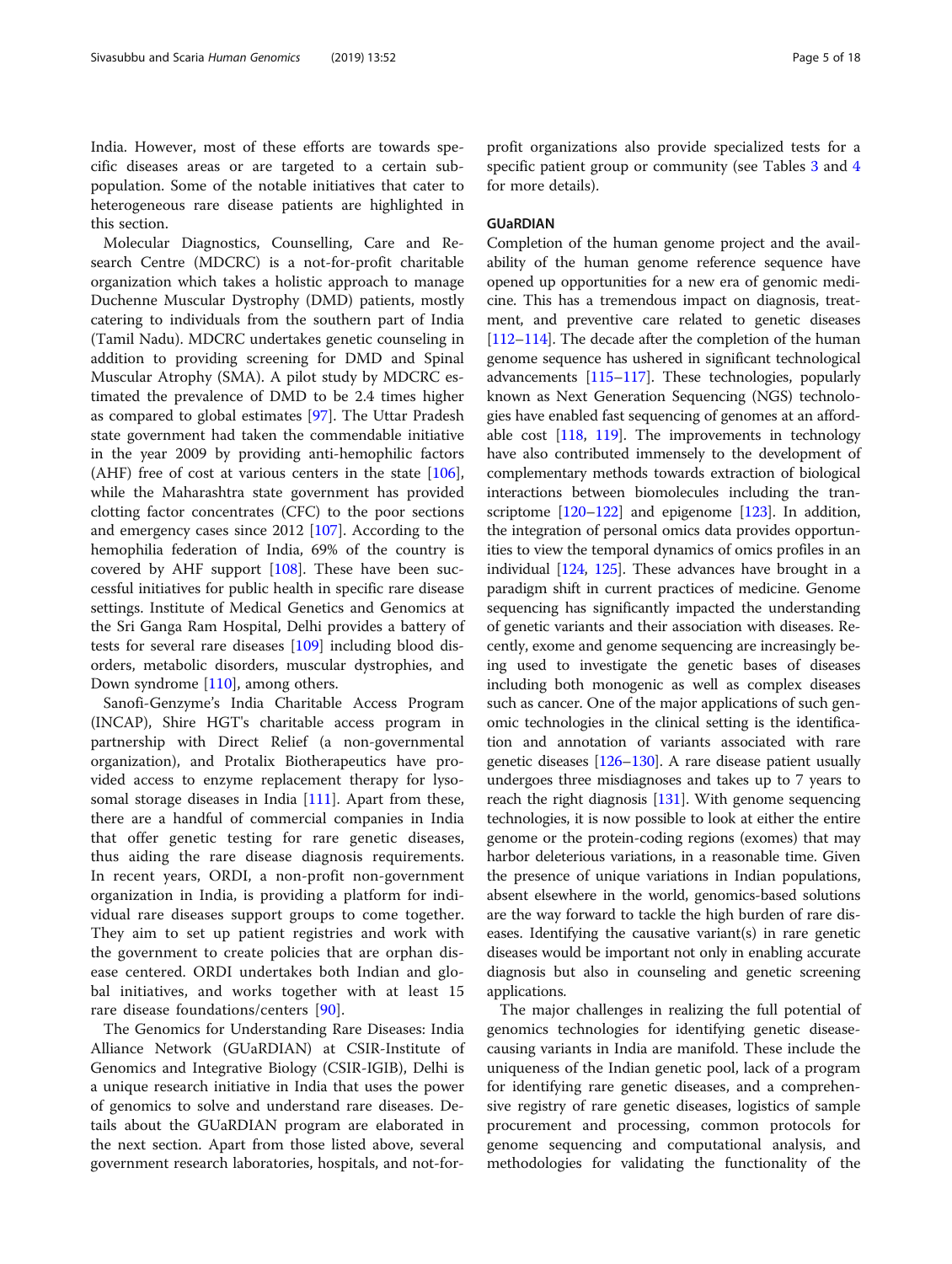# <span id="page-5-0"></span>Table 3 List of major research centers working on rare diseases in India

| S. no.         | Research centers                                                                            | Major rare disease research areas                                                                                                                                                                                                                                                                                                                                                     |  |
|----------------|---------------------------------------------------------------------------------------------|---------------------------------------------------------------------------------------------------------------------------------------------------------------------------------------------------------------------------------------------------------------------------------------------------------------------------------------------------------------------------------------|--|
| 1              | All India Institute of Medical Sciences (AIIMS), New Delhi                                  | A referral hospital with multiple specialties. Major rare disease areas<br>include skin disorders, mitochondrial disorders, neurological<br>disorders, cardiac disorders, developmental disorders, and pediatric<br>disorders, among others                                                                                                                                           |  |
| 2              | Amrita Institute of Medical Sciences and Research Centre, Cochin                            | Lysosomal storage disorders (LSDs), Werner syndrome                                                                                                                                                                                                                                                                                                                                   |  |
| 3              | Anthropological Survey of India (ASI), Kolkata                                              | Hemoglobinopathies                                                                                                                                                                                                                                                                                                                                                                    |  |
| $\overline{4}$ | CSIR Central Drug Research Institute (CDRI), Lucknow                                        | Progressive external ophthalmoplegia                                                                                                                                                                                                                                                                                                                                                  |  |
| 5              | CSIR Centre for Cellular and Molecular Biology (CCMB), Hyderabad                            | Mitochondrial disorders, hemoglobinopathies, infertility                                                                                                                                                                                                                                                                                                                              |  |
| 6              | Centre for Human Genetics (CHG), Bengaluru                                                  | Inherited metabolic diseases (IMDs), EB, lysosomal storage disorders                                                                                                                                                                                                                                                                                                                  |  |
| 7              | Christian Medical College and Hospital (CMC), Vellore                                       | A referral hospital with multiple specialties. Major rare disease areas<br>include blood disorders among others                                                                                                                                                                                                                                                                       |  |
| 8              | Center for Genetic Studies and Research, MMM Hospital, Chennai                              | Rare chromosomal diseases                                                                                                                                                                                                                                                                                                                                                             |  |
| 9              | FRIGE's Institute of Human Genetics, Ahmedabad                                              | Hemoglobinopathies, musculopathies, neurodegenerative diseases,<br>lysosomal storage disorders, among other genetic diseases                                                                                                                                                                                                                                                          |  |
| 10             | CSIR Indian Institute of Chemical Biology (IICB), Kolkata                                   | Oculocutaneous albinism (OCA), Wilson disease (WD), autism                                                                                                                                                                                                                                                                                                                            |  |
| 11             | Indian Institute of Science (IISc), Bengaluru                                               | Primary microcephaly, anencephaly, Parkinson's disease, Wilson<br>disease, and neuromuscular disorders                                                                                                                                                                                                                                                                                |  |
| 12             | Indira Gandhi Institute of Child Health, Bangalore                                          | Lysosomal storage disorders, Prader-Willi syndrome, and skeletal<br>dysplasia, among other rare diseases                                                                                                                                                                                                                                                                              |  |
| 13             | CSIR Institute of Genomics and Integrative Biology (IGIB), New Delhi                        | A specialized laboratory for research in rare genetic diseases<br>including skin disorders, ataxias, cardiac disorders, neurological<br>disorders, primary immunodeficiency disorders, endocrinology<br>disorders, nephrological disorders, mitochondrial disorders, Wilson<br>disease, hemoglobinopathies, lysosomal storage disorders, and<br>developmental disorders, among others |  |
| 14             | Jawaharlal Institute of Postgraduate Medical Education and Research<br>(JIPMER), Puducherry | A referral hospital with multiple specialties. Major rare disease areas<br>include Werner syndrome, Fanconi anemia, split hand-split feet syn-<br>drome, skin disorders, incontinentia pigmenti                                                                                                                                                                                       |  |
| 15             | Jawaharlal Nehru University (JNU), New Delhi                                                | GNE myopathy                                                                                                                                                                                                                                                                                                                                                                          |  |
| 16             | JK Lone Hospital, SMS Medical College, Jaipur                                               | A referral hospital with multiple specialties. Major rare disease areas<br>include ectodermal dysplasias, skeletal dysplasias, neurological<br>disorders, lysosomal storage disorders, and coagulation disorders,<br>among others.                                                                                                                                                    |  |
| 17             | Kalawati Saran Children's Hospital, New Delhi                                               | Pediatric disorders                                                                                                                                                                                                                                                                                                                                                                   |  |
| 18             | King Edward Memorial (KEM) Hospital, Mumbai                                                 | Hemoglobinopathies, LSDs, inborn errors of metabolism                                                                                                                                                                                                                                                                                                                                 |  |
| 19             | LV Prasad Eye Institute, Hyderabad                                                          | Eye diseases                                                                                                                                                                                                                                                                                                                                                                          |  |
| 20             | Manipal University, Manipal                                                                 | A referral hospital with multiple specialties. Major rare disease areas<br>include skeletal dysplasia, neurodegenerative diseases, metabolic<br>disorders, bleeding disorders, and malformation syndromes, among<br>others                                                                                                                                                            |  |
| 21             | Maulana Azad Medical College, New Delhi                                                     | LSDs, skeletal dysplasia, hemophilia, pediatric disorders                                                                                                                                                                                                                                                                                                                             |  |
| 22             | National Institute of Biomedical Genomics (NIBMG), Kalyani                                  | Hemoglobinopathies, Wilson disease, DMD, eye disorders                                                                                                                                                                                                                                                                                                                                |  |
| 23             | National Institute of Mental Health and Neuro-Sciences (NIMHANS),<br>Bangalore              | Various rare neuromuscular disorders including limb girdle muscular<br>dystrophy, amyotrophic lateral sclerosis, metabolic myopathies, rare<br>congenital myasthenic syndromes, neuropsychiatric syndromes,<br>SCA, mitochondrial disorders, and metabolic disorders                                                                                                                  |  |
| 24             | Nizam's Institute of Medical Sciences, Hyderabad                                            | A referral hospital for a variety of rare genetic disease such as LSDs,<br>hemoglobinopathies, and neurodegenerative disorders, among<br>others                                                                                                                                                                                                                                       |  |
| 25             | Osmania University, Hyderabad                                                               | Rare chromosomal disorders                                                                                                                                                                                                                                                                                                                                                            |  |
| 26             | Post Graduate Institute of Medical Education and Research (PGIMER),<br>Chandigarh           | A tertiary referral hospital with multiple specialties. Major rare<br>disease areas include immune diseases, bone diseases, and Wilson<br>diseases, among others                                                                                                                                                                                                                      |  |
| 27             | Sankara Nethralaya, Chennai                                                                 | Eye diseases                                                                                                                                                                                                                                                                                                                                                                          |  |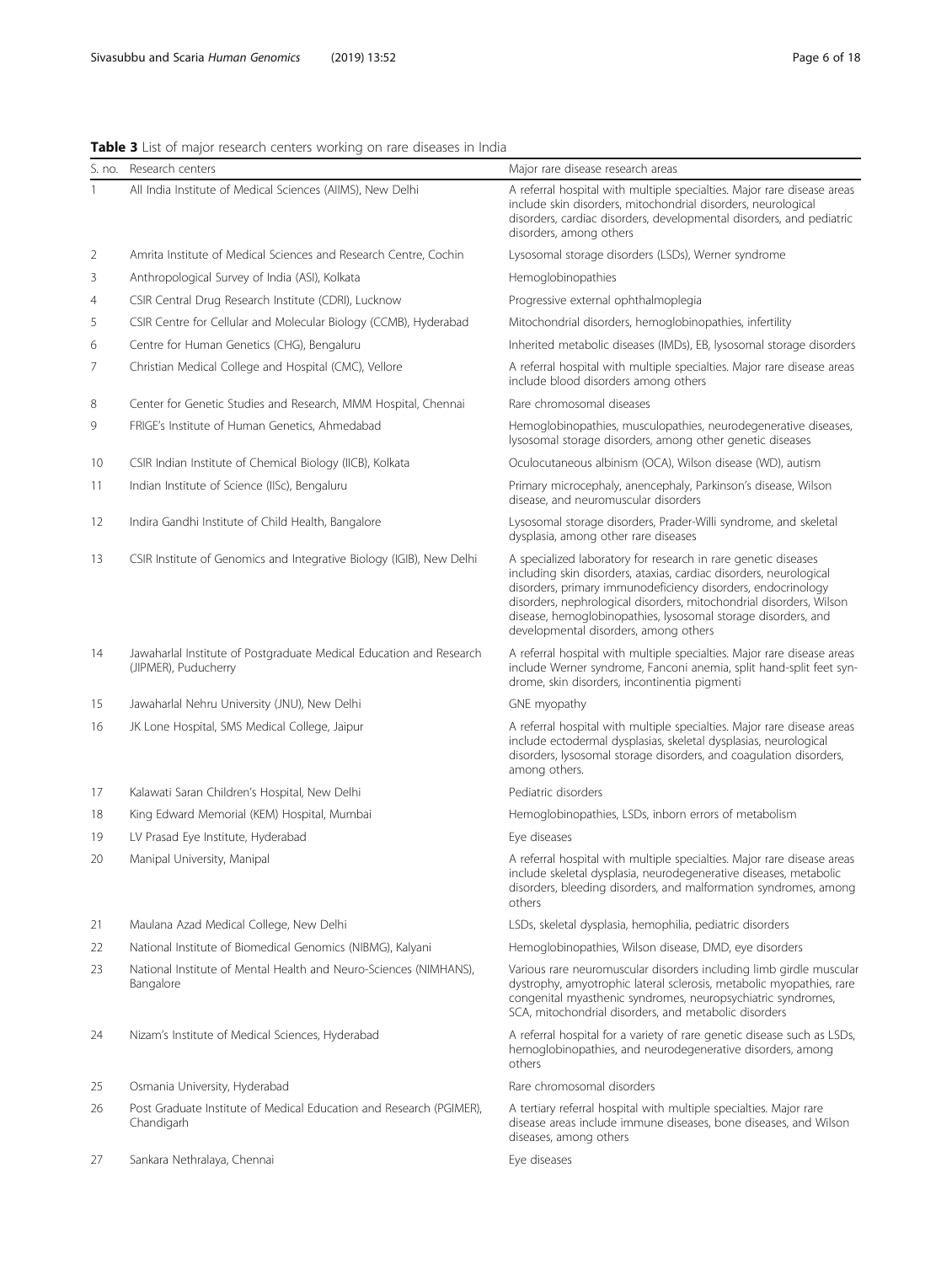<span id="page-6-0"></span>Table 3 List of major research centers working on rare diseases in India (Continued)

| S. no. | Research centers                                                                         | Major rare disease research areas                                                                                                                                                                                                                   |
|--------|------------------------------------------------------------------------------------------|-----------------------------------------------------------------------------------------------------------------------------------------------------------------------------------------------------------------------------------------------------|
| 28     | Safdarjung Hospital, New Delhi                                                           | Metabolic diseases, cardiac disorders                                                                                                                                                                                                               |
| 29     | Sanjay Gandhi Postgraduate Institute of Medical Sciences (SGPGIMS),<br>Lucknow           | A referral hospital with multiple specialties. Major rare disease areas<br>include LSDs, oro-facial-digital syndromes, neurodevelopment disor-<br>ders, hemoglobinopathies, neurodegenerative disorders, and meta-<br>bolic disorders, among others |
| 30     | Sir Ganga Ram Hospital, New Delhi                                                        | A referral hospital for LSDs, neurodegenerative disorders, IEMs,<br>mitochondrial disorders, and other rare diseases.                                                                                                                               |
| 31     | Sri Chitra Tirunal Institute of Medical Sciences and Technologies,<br>Thiruvananthapuram | A referral hospital for immune diseases, autoinflammatory diseases,<br>LSDs, and cardiac diseases, among others                                                                                                                                     |
| 32     | The Centre for DNA Fingerprinting and Diagnostics (CDFD), Hyderabad                      | Neuromuscular disorders, metabolic diseases, hemoglobinopathies,<br>thrombotic disorders, triplet repeat disorders, and LSDs, among<br>others                                                                                                       |
| 33     | The Datta Meghe Institute of Medical Sciences (DMIMS), Wardha                            | Multiple rare diseases                                                                                                                                                                                                                              |
| 34     | All India Institute of Medical Sciences, Jodhpur                                         | A referral hospital for several rare diseases including cystic fibrosis,<br>and leucocyte adhesion defect, among others                                                                                                                             |
| 35     | University of Delhi South Campus, New Delhi                                              | Inborn errors of metabolism, intellectual disability, and Parkinson's<br>disease                                                                                                                                                                    |

### Table 4 A comprehensive list of rare disease organizations and resources that provide patient support [modified from [\[90](#page-15-0)]]

| S. no.         | Organizations                                                | Websites                             |
|----------------|--------------------------------------------------------------|--------------------------------------|
| -1             | Alzheimers and Related Disorders Society Of India (ARDSI)    | http://ardsi.org/                    |
| $\overline{2}$ | Birth Defects Registry of India                              | http://www.fcrf.org.in/bdri_abus.asp |
| 3              | Down Syndrome Federation India                               | http://downsyndrome.in/              |
| 4              | Fragile X Society-India                                      | http://www.fragilex.in/              |
| 5              | Genetic Alliance                                             | http://www.geneticalliance.org       |
| 6              | Hemophilia Federation                                        | http://www.hemophilia.in/            |
| 7              | Indian Rett Syndrome Foundation                              | www.rettsyndrome.in                  |
| 8              | Indian Association of Muscular Dystrophy                     | www.jamd.in                          |
| 9              | Indian Prader-Willi Syndrome Association                     | https://ipwsa.in/                    |
| 10             | Indian Patients Society for Primary Immunodeficiency (IPSPI) | www.ipspiindia.org                   |
| 11             | Indian Organization for Rare Diseases (I-ORD)                | http://www.i-ord.org/                |
| 12             | Indian Society for Primary Immune Deficiency                 | http://www.ispid.org.in/             |
| 13             | Lysosomal Storage Disorders Support Society (LSDSS)          | www.lsdss.org                        |
| 14             | Metabolic Errors and Rare Diseases (MERD)                    | http://merdindia.com                 |
| 15             | Muscular Dystrophy Association India                         | http://mdindia.net/                  |
| 16             | Muscular Dystrophy Foundation India                          | http://www.mdfindia.org              |
| 17             | Muskaan (intellectually disabled)                            | https://muskaanthengo.org/           |
| 18             | National Thalassemia Welfare Society                         | http://www.thalassemiaindia.org/     |
| 19             | Open Platform for Rare Diseases (OPFORD)                     | https://opford.org/                  |
| 20             | Organization of Rare Disorder India (ORDI)                   | https://ordindia.org/                |
| 21             | Pompe Foundation                                             | http://pompeindia.org/               |
| 22             | Rare Diseases India                                          | http://www.rarediseasesindia.org     |
| 23             | Retina India                                                 | http://retinaindia.blogspot.com/     |
| 24             | Sjogren's India                                              | http://www.sjogrensindia.org         |
| 25             | Society for Hemophilia Care, India                           | http://www.shcindia.org/             |
| 26             | Thalassemics India                                           | www.thalassemicsindia.org            |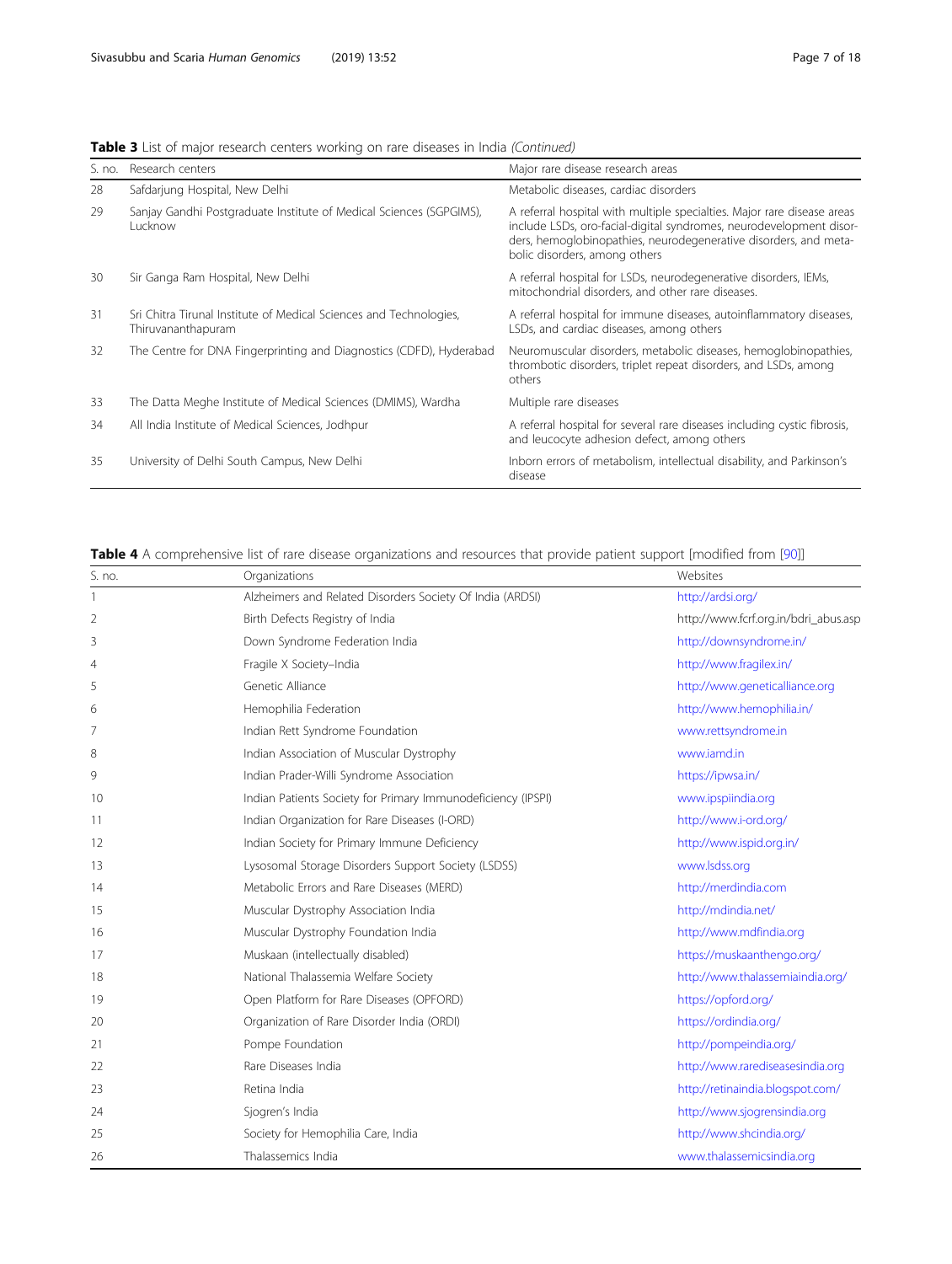

derived from patient/family is made available for community-level screening

reported variation(s). Genomics for Understanding Rare Diseases: India Alliance Network (GUaRDIAN) is a research consortium which was proposed to address the above challenges. The consortium includes clinicians, clinical geneticists, genomics scientists, computational analysts, and basic research biologists, among others. The clinicians and clinical geneticists form the primary contacts and act as caregivers for the patients. The geneticists, genomics scientists, and researchers provide the necessary expertise required to identify the genetic variations, create models for understanding disease mechanisms, and explore the therapeutic potential of small molecules for rare genetic diseases. The simplified workflow of the GUaRDIAN consortium is summarized in Fig. 1. The GUaRDIAN is an open-ended consortium of individuals, who are actively invited to join the consortium, with an agreement to follow the general principles and framework, and the data access policies. A common framework for the exchange of datasets, resources within the consortium, and participatory approach has been proposed to realize the full potential of clinical genomics.

The aim of the GUaRDIAN consortium is to establish a unique collaborative framework in health care planning, implementation, and delivery in the specific area of rare genetic diseases. The consortium proposes to apply the power of genomics for systematic characterization and diagnosis of rare genetic diseases in India. The GUaRDIAN network is connected to hospitals and major tertiary care centers across India. The consortium currently encompasses over 240 clinicians/researchers, from 70 clinical/research centers across India [[132\]](#page-16-0). The GUaRDIAN is a research program and not a clinical service.

#### GUaRDIAN ethical framework

A strong foundation of an ethical and legal framework is necessary for seamless collaboration and sharing of genetic data across the boundaries of institutions. The GUaRDIAN consortium is strongly anchored on the basic principles of beneficence, reciprocity, justice, and professional responsibility. As part of the collaborators' network, a common format for collection of clinical and genetic data has been created. Additional efforts have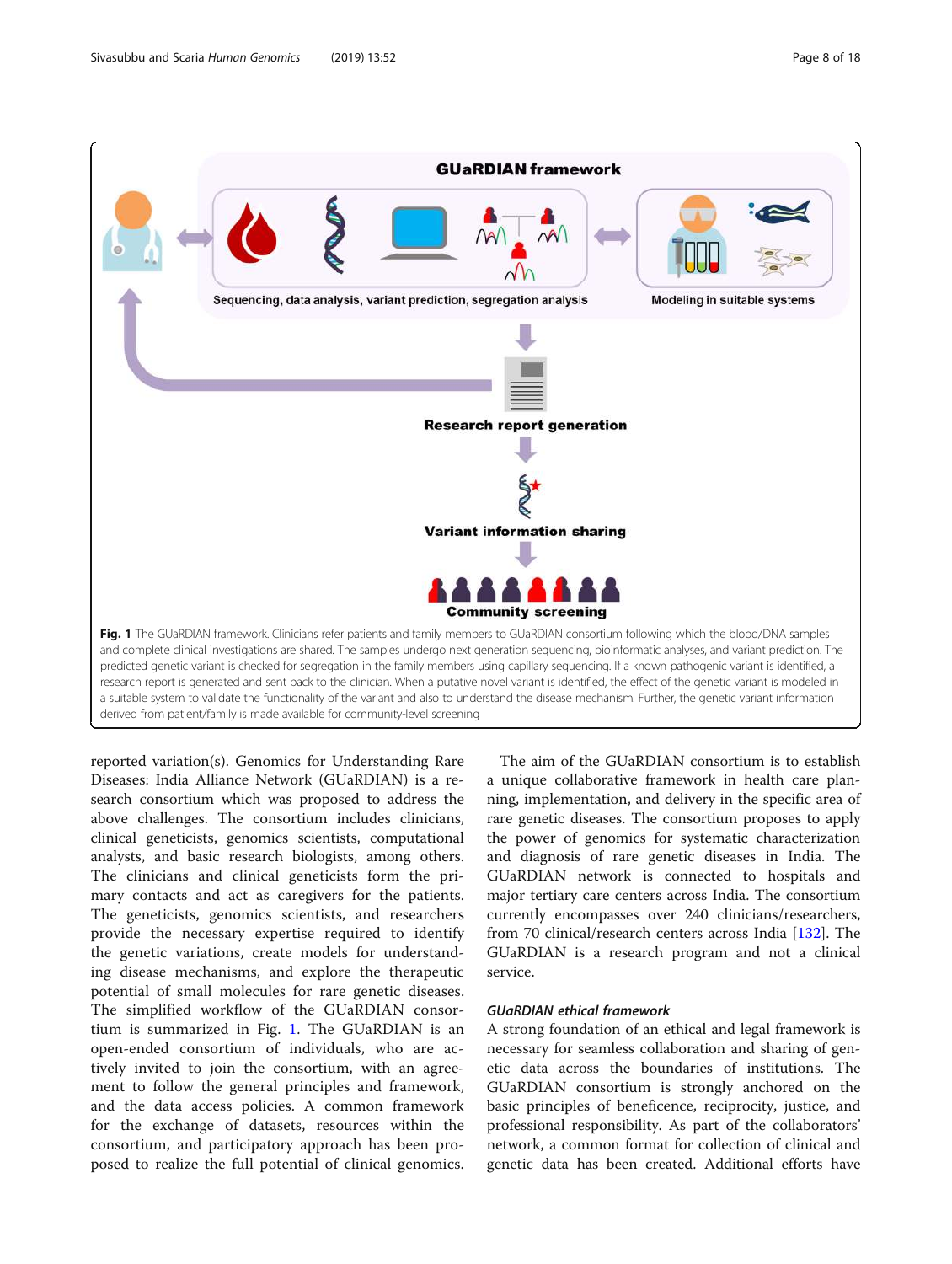gone into standardizing the patient information. The benefits and potential ethical, legal, and social implications of whole exome or genome sequencing and availability of the anonymized data in the public domain are conveyed in detail to the patients and family. The identity stripped clinically annotated data of variations is available to all the members through a firewalled access. In addition, publications in peer-reviewed journals serve as the major interaction points for sharing findings with the general clinical and research community.

#### GUaRDIAN clinical registry

As part of the collaborative initiative, a referral system for systematic collection and curation of baseline data is being maintained. The program collects detailed clinical information, including the signs, symptoms, and clinical investigations performed on the patient and family members. The GUaRDIAN maintains a semantically oriented framework, which relies extensively on the internationally accepted and popularly used semantic ontologies established and widely used including the human phenotype ontology [[133\]](#page-16-0). The application of such a centralized data resource is manifold. While on the one end, it not only provides a holistic view of the burden of genetic diseases in the country, it also provides immense insights into the common and rare genetic variants in different sub-populations. This would enable clinicians and policy-makers to design intervention programs including genetic education and genetic counseling.

#### GUaRDIAN sequence data generation

A centralized sequencing facility has been established at the CSIR-Institute of Genomics and Integrative Biology (CSIR-IGIB), Delhi, which can be accessed by any collaborator in order to generate high-quality NGS sequencing data as per international standards [\[134](#page-16-0)–[136\]](#page-16-0), with various platforms such as Hiseq 2500 and NovaSeq 6000 (Illumina Inc. USA). A dedicated training team for both experimental and computational work necessary to perform the data capture and analysis of high-throughput sequencing data is also channelized as a part of the GUaRDIAN consortium. Investigators are free to generate sequence data on their own or from other commercial facilities that adhere to international guidelines and GUaRDIAN consortium standards. The sequencing requirements are updated and modified in accordance with the technological advancement and emerging international consensus.

#### GUaRDIAN data analysis, integration, interpretation, and sharing

GUaRDIAN stands for providing scientifically sound and clinically actionable solutions. The genomes/exomes of

patients are analyzed through custom built in-house bioinformatic pipelines to identify the most accurate genetic variation that can explain a certain condition. Further, the pathogenicity of variants is predicted by the latest guidelines laid down by the American College of Medical Genetics and Genomics [\[136\]](#page-16-0). The GUaRDIAN consortium relies heavily on datasets, tools, and resources developed across the whole world, including methods and tools developed as part of the OpenPGx consortium [[137,](#page-16-0) [138\]](#page-16-0). The consortium depends on open source architectures, tools, and open access resources, to enable easy replication, scalability, and future implementation in independent clinical setups.

Data sharing also forms a major component of the program and collaboration. The anonymized clinically annotated data of variations is available to all members through a firewalled access. In addition, the summary data of each novel variant and/or allele frequencies would be available in the public domain without access restrictions. Credits for contributions are a major point to address in such a scalable collaborative network. All collaborating members of the network shall agree to adhere to basic principles of data veracity and ethical codes of conduct. The credit-sharing agreement forms the major framework of trust between participating members. This shall be in line with principles laid out for biomedical resource contributions [[139\]](#page-16-0).

#### GUaRDIAN reporting, community screening, and disease modeling

Once the GUaRDIAN computational analysis identifies a pathogenic variation of clinical significance, it is subjected to validation by segregation analysis. After this, if the identified genetic variation is immediately actionable, the information is transferred to the clinician as a research report which will be used for patient counseling. This genetic information can further be used for making informed decisions by the family. Wherever required, the genetic variation information is utilized for potential community-level screening programs, thus building towards affordable diagnostic solutions.

In the case where novel pathogenic variations are identified, researchers at the GUaRDIAN consortium replicate the disease in suitable models such as zebrafish and patient-derived IPSCs to gain the correlation between the disease phenotype and the identified variant. Genetic engineering to create disease models also provides the opportunity for discovery of novel therapeutics as well as to repurpose existing drugs for new indications in rare genetic diseases.

#### GUaRDIAN success stories

A large number of cases have been solved through the GUaRDIAN program, and a subset of interesting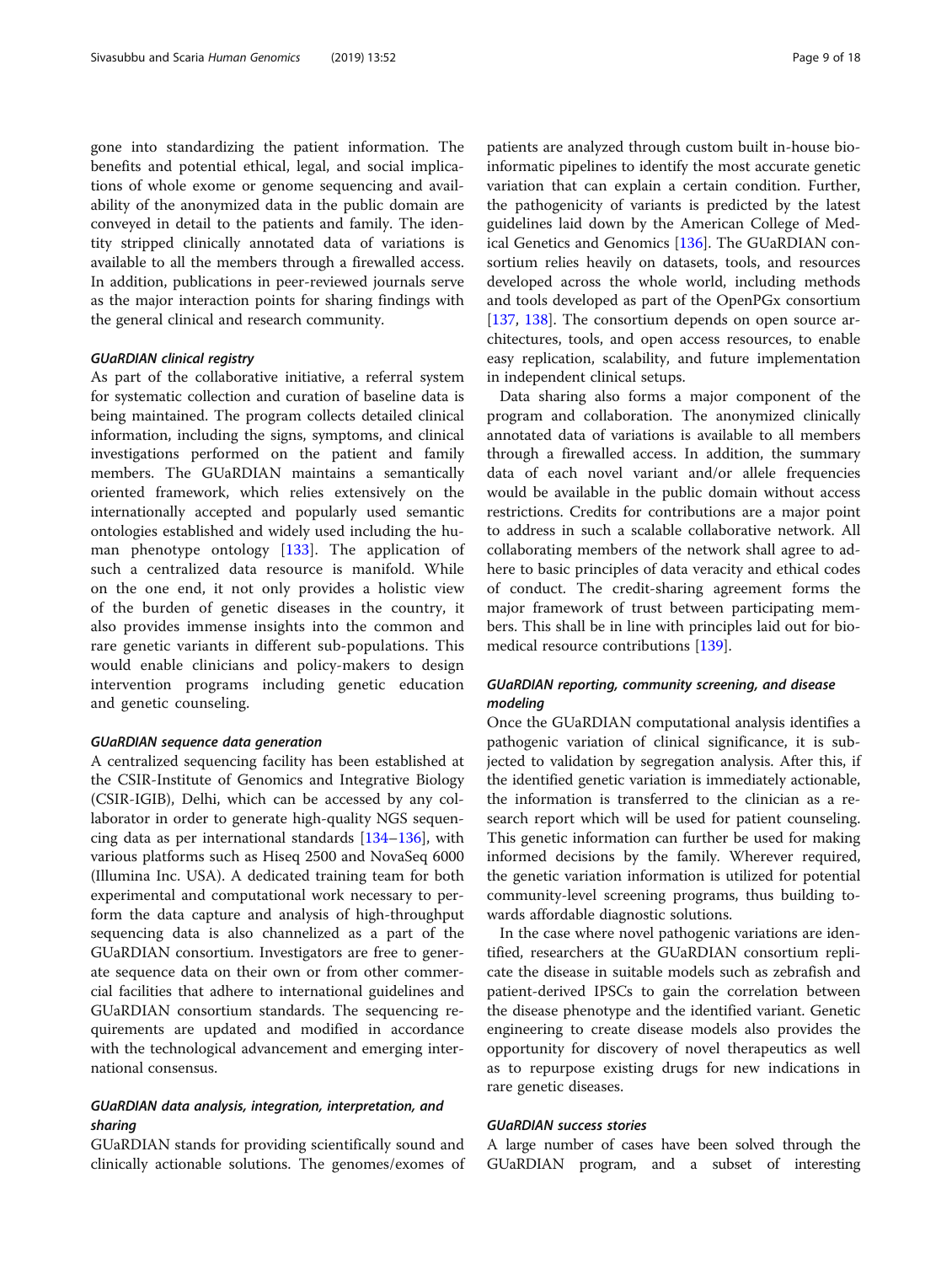investigations have been published in peer-reviewed journals, which encompass diseases as diverse as epidermolysis bullosa [[140](#page-16-0)–[143\]](#page-16-0), familial Mediterranean fever [[144\]](#page-16-0), lamellar ichthyosis [\[145](#page-16-0)], sporadic acrokeratosis verruciformis [\[146](#page-16-0)], rare syndromes of mineralocorticoid excess [[147\]](#page-16-0), severe combined immunodeficiency [\[148](#page-16-0)], X-linked agammaglobulinemia [[149\]](#page-16-0), hyper IgE syndrome [\[150](#page-16-0)], Dowling-Degos disease [\[151\]](#page-16-0), and megalencephalic leukoencephalopathy [[152\]](#page-16-0), to list a few. Furthermore, GUaRDIAN is actively investigating the genetic conundrum in Indian rare disease cohorts conforming to cardiology, neurology, dermatology, primary immunodeficiency, endocrinology, nephrology, mitochondrial disorders, and lysosomal storage disorders, among others.

Of the many success stories of GUaRDIAN, the diagnosis of a rare mutation in megalencephalic leukoencephalopathy with subcortical cysts 1 (MLC1) gene in leukodystrophy was instrumental in community service in the form of affordable diagnostics. Six children from a consanguineous Muslim family belonging to the Nalband community from north India were presented with difficulty in balancing the head and inability to sit independently, with recurrent episodes of seizures. Based on the clinical characteristics, the provisional diagnosis of leukodystrophy was made; however, leukodystrophies are a class of disorders with the involvement of multiple genes. Whole exome sequencing revealed a homozygous variation in the MLC1 gene, found to be segregated among all the affected members and was absent in all the unaffected members. Based on this, the diagnosis of megalencephalic leukoencephalopathy with subcortical cysts (MLC) was confirmed. MLC is a rare leukodystrophy characterized by macrocephaly, progressive motor dysfunction, recurrent episodes of seizures, and mental retardation. Further, three more families from the same community were found to be affected and carried the same variation, indicating a founder effect. As a follow up for this, an additional 83 members of the community were screened. Out of these, 24 were found to be the carriers and 9 were affected [[152](#page-16-0)]. The Nalband community consists of over 5000 members scattered across north India as well as Pakistan. Like many other communities in India, consanguineous marriages are common in the Nalband community. In order to aid the entire community, a polymerase chain reaction (PCR) based assay for the Nalband mutation in MLC1 has been developed for carrier status determination and prenatal screening, at an affordable cost.

Another area where the GUaRDIAN has made a significant contribution is in the rare diseases of the skin. Epidermolysis bullosa (EB), a skin-blistering disease, was once considered ultra-rare in the Indian population. Epidermolysis bullosa simplex (EBS) is the most common subtype of EB. The GUaRDIAN team identified a novel variant in the Keratin 5 (KRT5) gene in a large

multigenerational family from northwestern India. The variant was shown to be segregated in nine affected members in the family but found absent in five unaffected members. The study reported the first causative mutation for EBS from India [\[140\]](#page-16-0). Whole exome sequencing has also enabled the detection of a novel homozygous nonsense variant in Keratin 14 (KRT14) gene in an autosomal recessive form of EB, in two siblings presented with generalized blistering of the skin and dystrophic nails. The same study identified a known homozygous stop gain variant in the same gene in a child with trauma-induced blistering all over the body [[153\]](#page-16-0). In cases of junctional epidermolysis bullosa (JEB) and dystrophic epidermolysis bullosa (DEB), the phenotype and genotype spectrum of the disease was described for the first time from India through collaborative efforts of GUaRDIAN. JEB was studied in a small cohort of six patients from four consanguineous families with a wide range of clinical variability, identifying variations in the genes laminin subunit alpha 3 (LAMA3), laminin subunit β3 (LAMB3), collagen type XVII α1 (COL17A1) [[142\]](#page-16-0). In the case of DEB, 18 patients from 17 unrelated families were studied and 20 distinct variations were found in  $COL7A1$  gene  $[143]$ . There have also been other reports which discovered novel variants that expanded the known mutation spectrum of EB [[141](#page-16-0), [154](#page-16-0)].

GUaRDIAN has contributed to the identification of the pharmacogenetic variants in dihydropyrimidine dehydrogenase (DPYD) gene, which determines the metabolism of the commonly used anti-neoplastic drug 5 fluorouracil, in south-east Asian countries [[155](#page-16-0)]. The consortium has also undertaken international initiatives to derive the pharmacogenomic landscape in Malays [[156\]](#page-16-0) and Qatari populations [[157](#page-16-0), [158](#page-16-0)], and to identify genetic variants of Arab, Middle East, and North African populations [[159,](#page-16-0) [160](#page-16-0)]. GUaRDIAN has also set up a systematic pipeline for next generation sequencing of the mitochondrial genome for clinical applications, called the mit-o-matic [[80\]](#page-15-0).

In the era of clinical genomics, it is imperative for clinicians to be well equipped with the basics of highthroughput data analysis so as to interpret the data concerning a certain disease. Keeping this in mind, the GUaRDIAN consortium initiated an outreach program, where clinicians are trained in basics of NGS technologies and systematic computational analysis of sequencing data as a part of continuing medical education (CME) workshops. A handbook called 'Exome Sequence Analysis and Interpretation for Clinicians' has been prepared and made available for free download from Google Books [[161\]](#page-16-0). Over 8000 soft copies of the book have been downloaded and over 800 print copies have been distributed to clinicians in meetings and CMEs (as of January 2019). More than 500 clinicians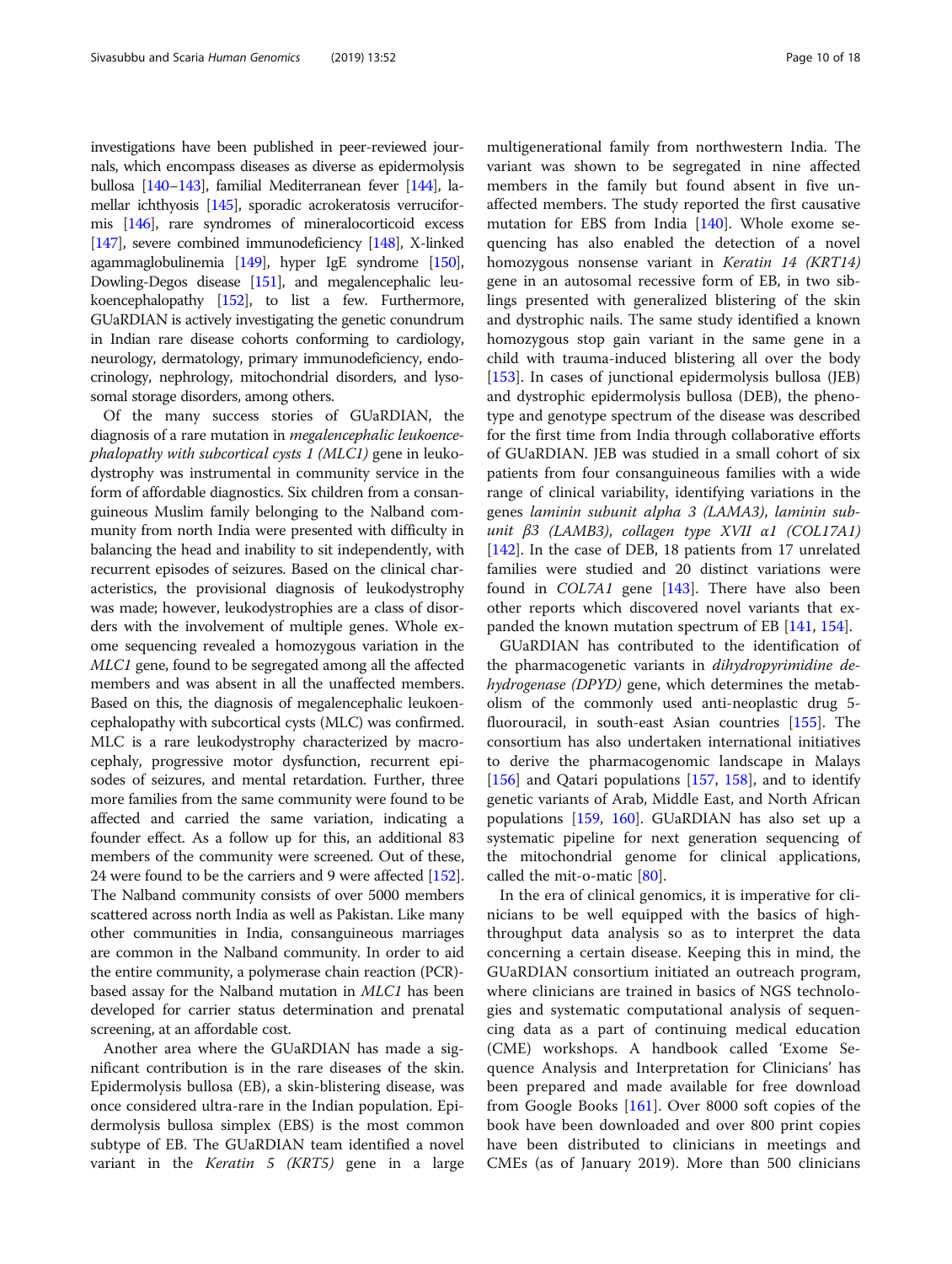have been trained across the country. The GUaRDIAN outreach program is a small step towards providing health and economic benefits to families with rare genetic diseases.

#### Impact of genomics in diagnosis of rare genetic diseases in India

It has been increasingly shown that the challenges of genetic and phenotypic heterogeneity which makes diagnosis of rare genetic diseases cumbersome could potentially be addressed by using next generation sequencing techniques, enabling the high-throughput identification and annotation of causal variants [[126](#page-15-0), [129,](#page-16-0) [162](#page-16-0), [163](#page-16-0)]. In the present scenario, the rare diseases which require immediate attention in India are primary immunodeficiencies, hemoglobinopathies, muscular dystrophies, metabolic disorders, and neurological disorders, among others. The earlier section described the contributions made by a genomicsenabled nation-wide network, GUaRDIAN. There have also been other individual genomics-based studies that have aided in addressing rare diseases.

In the case of Duchenne muscular dystrophy (DMD), a wide spectrum of mutations and frequencies have been shown in patients from different Indian sub-populations [[164](#page-16-0)–[166\]](#page-16-0). The dystrophin gene spans over 2000 kb at the DNA level, with pathogenic variations identified within introns as well. Traditional methods based on multiplex ligation-dependent probe amplification (MLPA) have been used to detect carrier status in DMD [[167](#page-16-0)–[170](#page-17-0)]. A recent study showed that NGS can be used in the diagnosis of muscular dystrophies in MLPA negative cases with a success rate of as high as 100% [\[171\]](#page-17-0).

Lysosomal storage disorders (LSD), a class of more than 50 genetic diseases, are found to be of high burden in India [\[172](#page-17-0)]. The overlapping phenotypes and involvement of multiple genes in lysosomal disorders, and the need for intervention in the form of enzyme replacement therapy at the earliest, call for use of NGS approaches for faster diagnosis. In Niemann–Pick disease type C, an LSD with a wide clinical spectrum, a novel mutation was identified by whole exome sequencing in a proband of Asian origin, which was a deletion spanning two exons of Niemann–Pick disease type C2 (NPC2) gene [\[173\]](#page-17-0).

An estimated one million Indians are affected by primary immunodeficiencies, a class comprising of hundreds of genetic disorders [\[174](#page-17-0)]. The utmost challenging facet of PIDs is under diagnosis, owing to the high incidence of infectious diseases in countries like India [\[175](#page-17-0)]. Whole exome sequencing approach has proved to be instrumental in identifying mutations in capillary sequencing negative cases of X-linked agammaglobulinemia (XLA) [[149](#page-16-0)], severe combined immunodeficiency (SCID) [[148\]](#page-16-0), B cell expansion with NF-κB, and T cell anergy

(BENTA) [\[176\]](#page-17-0), apart from targeted next generation sequencing in SCID [[177\]](#page-17-0) and major histocompatibility complex class II deficiency [\[178](#page-17-0)].

Mitochondrial disorders are difficult to diagnose owing to overlapping phenotypes and multi-system involvement. Whole mitochondrial genome sequencing coupled with nuclear gene sequencing has been performed to establish genotype-phenotype correlations in a cohort of patients from South India [[179\]](#page-17-0). Whole exome sequencing has incidentally helped in diagnosing mitochondrial diseases due to nuclear genome variations [\[180](#page-17-0), [181\]](#page-17-0).

In case of autosomal recessive forms of ataxia, such as spastic ataxia [[182\]](#page-17-0) and cerebellar ataxias [[183](#page-17-0)], homozygosity mapping as well as whole exome sequencing has played a major role in discovering the novel variants in Indian patients. Application of genomic diagnosis has been appreciated for skeletal dysplasias in a recent study. The study on a large cohort using capillary sequencing as well as NGS has added novel variants to the existing literature [\[184\]](#page-17-0). Exome sequencing also has been used to discover novel mutations in multiple joint dislocation syndrome [\[185\]](#page-17-0), Schwartz-Jampel syndrome type 1 [[186\]](#page-17-0), and progressive pseudorheumatoid dysplasia [[187\]](#page-17-0). Currently, a limited number of clinicians are using NGS-based diagnosis of rare genetic diseases in India but this number is increasing at a rapid pace. With several success stories emerging from India, genomics will become a mainstay for diagnosis of rare genetic diseases in the near future.

#### Translating genomics to affordable diagnostics for rare genetic diseases

Although the cost of next generation sequencing-based diagnostics is declining, with more than 70 million people suffering from a genetic disease in India, affordable and faster measures are required to cater to the needs of the ailing population. CSIR-IGIB has an ongoing outreach platform to provide affordable access to genetic testing for common genetic diseases. The program named "Genomics and other Omics tools for Enabling Medical Decision (GOMED)" [\[188](#page-17-0)] provides molecular genetic assays for clinical diagnosis, prenatal testing, and carrier screening. In this 'from bench to bedside' model, a battery of low-cost genetic diagnostic assays for diseases pertaining to neurology, cardiology, and many other disorders are available. Till now, over 90 candidate gene tests and 7 comprehensive gene panel tests have been developed by GOMED. Over 20,000 molecular tests for about 6000 patients have been performed across the country (As of 2018). This clinical service is provided free of cost to needy patients. GOMED has been particularly beneficial in the community screening of sub-population-specific mutations.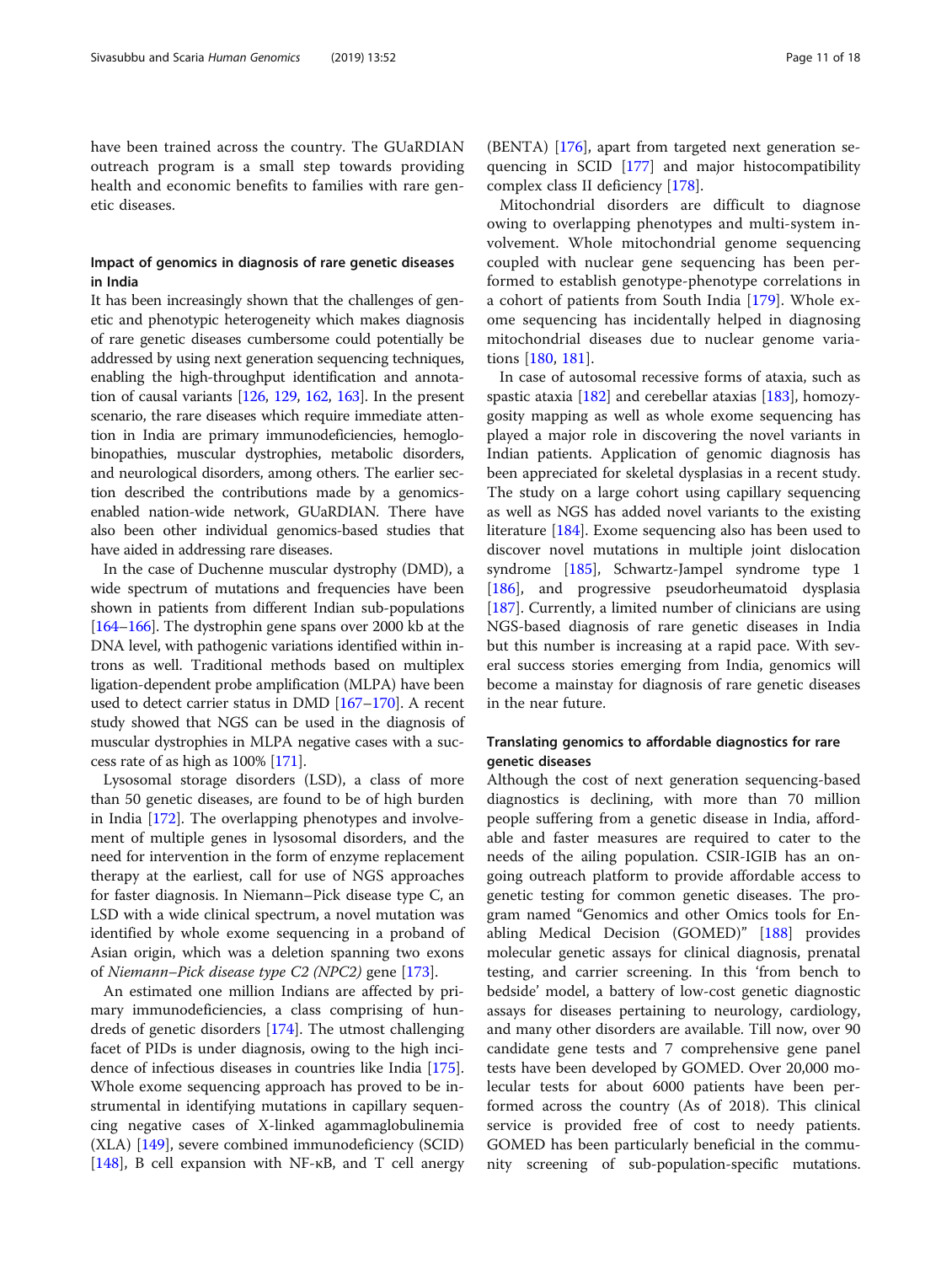Whole exome sequencing had revealed a founder mutation in MLC1 gene in individuals from Nalband community suffering from megalencephalic leukoencephalopathy with subcortical cysts (MLC) [\[152](#page-16-0)]. As part of GOMED, a low-cost diagnostic assay was developed to screen for carriers in other members of this community comprising of 5000 people scattered across different regions in north India. Spinocerebellar ataxia (SCA) type 3, known as Machado–Joseph disease (MJD) is one of the most common ataxias globally, while presenting rarely in India. Intervention by CSIR-IGIB revealed the hidden burden of SCA3/MJD in 100–200 families in a closeknit community in Maharashtra. This information is now available as an assay under GOMED. GOMED also expands to pharmacogenetic testing to prevent adverse reactions to commonly used drugs such as the anticancer drug 5-fluorouracil. 5-fluorouracil (5-FU) is an antineoplastic drug which is administered in a number of cancers, the clearance of which is mediated by a ratelimiting enzyme dihydropyrimidine dehydrogenase (DPYD). Genotyping of four variants in DPYD gene that were found to be associated with 5-FU toxicity in South Asian population [[155\]](#page-16-0) has been made available as an affordable diagnostic assay for testing cancer patients before administering the drug to prevent adverse reactions. The GOMED program also actively works with commercial diagnostic companies to provide technologies for the affordable diagnosis of common and rare genetic diseases in India.

As a step towards improving public health, efforts have also been undertaken to compile a directory of genetic test services and counseling centers in India. The directory includes about 120 centers across various states in India. It acts as a resource for clinicians as well as researchers for referring to facilities which provide accessible and comprehensive public healthcare [[189](#page-17-0)].

#### The way ahead

There are a few priority areas that are emerging in the country as far as rare diseases are concerned. Newborn screening at a nation-wide level is pivotal in reducing the burden of rare diseases. In 2014, India Newborn Action Plan (INAP) was released to reduce the incidence of child birth defects and stillbirths [\[190](#page-17-0)]. While at present, there are limitations in implementing genomics-based diagnosis at population scale [\[191](#page-17-0)], Indian pediatricians are hopeful about the genomic interventions and resultant advancements in diagnosis, especially for non-invasive prenatal testing [[192\]](#page-17-0). National Policy for Treatment of Rare Diseases was released by the Indian Ministry of Health and Family Welfare in 2017 [[193](#page-17-0)]. However, this policy was withdrawn in November 2018 to the utter dismay of the patients and family members suffering from rare diseases [[194](#page-17-0)]. As personal genome-sequencing becomes popular, it is important to create a policy and a legal framework for non-discrimination of individuals based on the genetic information. This would be in line with the Genetic Information Nondiscrimination Act (GINA) of the USA but also adapted to the social and cultural sensibilities specific to India. As we look ahead, we should involve stakeholders such as government policy-makers, research scientists, clinicians, hospitals, patient groups, and non-governmental organizations to join forces to find meaningful solutions for rare diseases patients.

For a large and heterogeneous population like that of India, it has been shown that the international genomics initiatives such as the 1000 genome project have an inadequate representation of the genetic diversity due to limited sampling [\[20\]](#page-13-0). In highly endogamous populations such as the Ashkenazi Jewish population, genomics has been crucial in understanding rare diseases with founder effects [\[195\]](#page-17-0). With an enormous and stratified population, practicing extensive endogamy [[39\]](#page-14-0), it is expected that India would have a high prevalence of rare genetic diseases. Therefore, it is essential to know the causal genes and pathogenic genetic variants and the subpopulations where they are prevalent, to aid in the appropriate and cost-effective diagnosis of rare diseases. There are several initiatives in India that are attempting to address this space by building large-scale whole genome datasets of the representative population. Programs such as the GenomeAsia100K, which has representative samples from India, seek to sequence and analyze individuals to help enable medical applications [\[196](#page-17-0)]. The Government of India has announced a Bioscience Mission for Precision Health and Optimal Well-being, which will involve large-scale human genome sequencing across India [\[197](#page-17-0)]. Towards this, the Council of Scientific and Industrial Research (CSIR), India, has also initiated a whole genome sequencing program titled "Genomics for Public Health (IndiGen)" [\[198\]](#page-17-0) to help accelerate biomedical applications in India. These population scale genomics programs will definitely provide the momentum and ecosystem for driving rare disease genomics in India.

#### Conclusion

India is home to culturally and genetically diverse populations, which are burdened by genetic diseases. Due to the high prevalence of recessive alleles owing to endogamous practices, rare diseases form a significant burden in India. Genomics can greatly aid in addressing rare disease burden by faster and more accurate diagnoses. The Genomics for Understanding Rare Diseases: India Alliance Network (GUaRDIAN) provides a template for a nation-wide collaborative platform that uses the power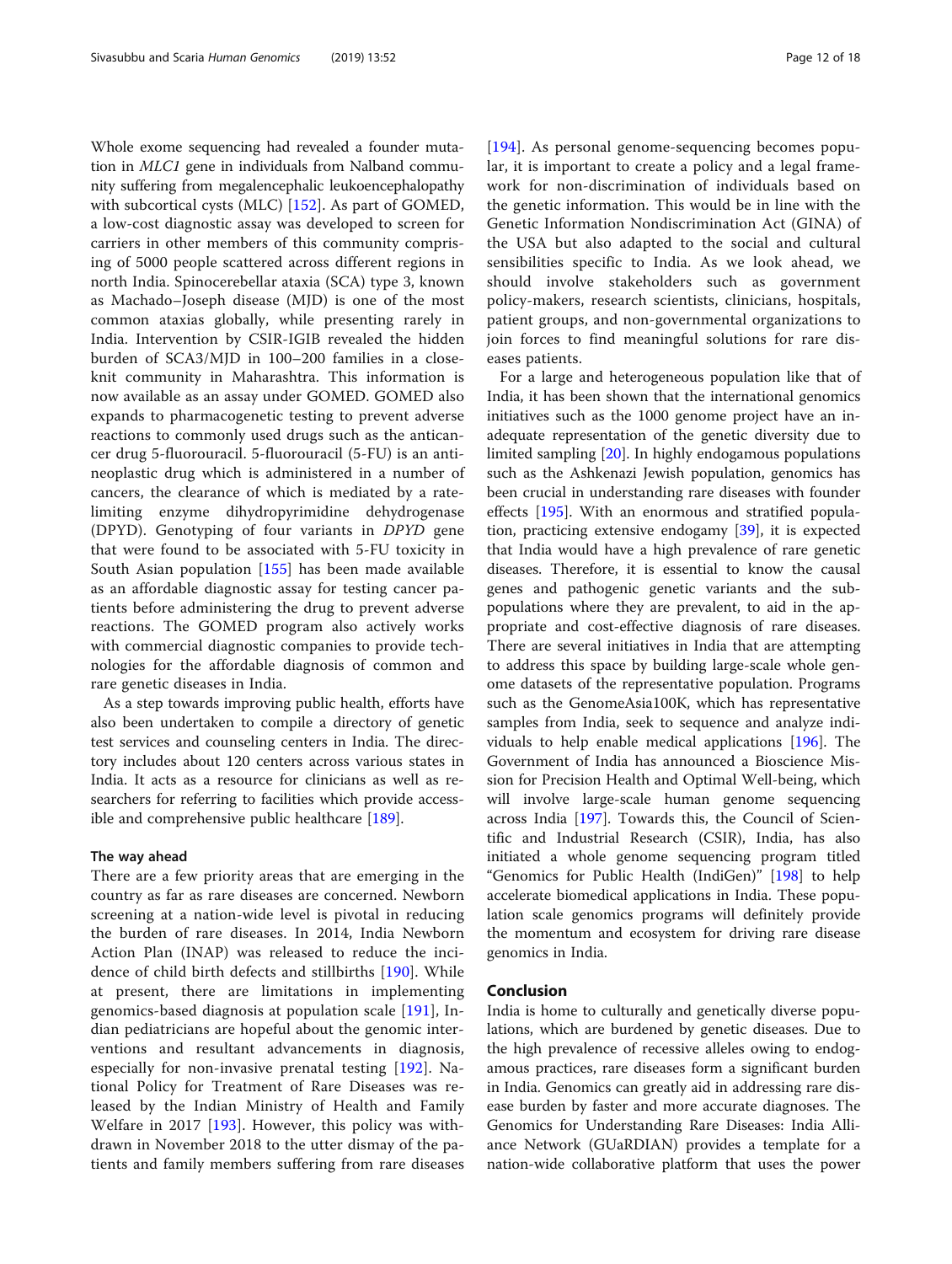of genomics to dissect the rare disease conundrum. More such pan-India genomics-driven initiatives can help in deriving Indian-specific references for deducing pathogenic and benign variations in the population, which can pave the way for precision medicine, including in the rare disease space.

#### Abbreviations

5-FU: 5-Fluorouracil; AHF: Anti-hemophilic factors; BENTA: B cell expansion with NF-κB and T cell anergy; CFC: Clotting factor concentrates; CME: Continuing medical education; COL17A1: Collagen type XVII α1; CSIR: Council of Scientific and Industrial Research; DEB: Dystrophic Epidermolysis Bullosa; DMD: Duchenne Muscular Dystrophy; DPYD: Dihydropyrimidine dehydrogenase; EB: Epidermolysis bullosa; EBS: Epidermolysis bullosa simplex; GOMED: Genomics and other Omics tools for Enabling Medical Decision; GUaRDIAN: Genomics for Understanding Rare Diseases: India Alliance Network; ICMR: Indian Council of Medical Research; IGDD: Indian Genetic Disease Database; IGIB: Institute of Genomics and Integrative Biology; IGV: Indian Genome Variation; INAP: India Newborn Action Plan; INCAP: India Charitable Access Program; INDEX-db: INDian EXome database; JEB: Junctional Epidermolysis Bullosa; KRT: Keratin; LAMA3: Laminin subunit α3; LAMB3: Laminin subunit β3; LSD: Lysosomal storage disorders; MDCRC: Molecular Diagnostics, Counseling, Care and Research Centre; MJD: Machado Joseph Disease; MLC: Megalencephalic Leukoencephalopathy with subcortical Cysts; MLPA: Multiplex ligationdependent probe amplification; NGS: Next generation sequencing; NPC2: Niemann-Pick disease type C2; ORDI: Organization for Rare Diseases India; PCR: Polymerase chain reaction; SAGE: South Asian Genomes and Exomes; SCA: Spinocerebellar ataxia; SCID: Severe combined immunodeficiency; SMA: Spinal muscular atrophy; SNP: Single nucleotide polymorphism; XLA: X-linked agammaglobulinemia

#### Acknowledgements

The GUaRDIAN Consortium is very grateful to all the patients, family members, and patient support groups for their active participation and cooperation during the course of the research study. The authors also thank the hospitals, clinical and research fraternity for joining hands together to solve the rare disease mysteries in India. SS and VS thank CSIR and IGIB for constant support and encouragement. SS and VS thank M/S Sanofi Genzyme Pvt Ltd. for the unrestricted educational grant that permitted training of medical professionals in the area of tclinical genomics.

#### The GUaRDIAN Consortium:

Anjali Bajaj<sup>\$</sup>, Samatha Mathew<sup>\$</sup>, Shamsudheen Karuthedath Vellarikkal, Ambily Sivadas, Rahul C Bhoyar, Kandarp Joshi, Abhinav Jain, Anushree Mishra, Ankit Verma, Rijith Jayarajan, A Nalini, A Ravi Kumar, A.T Arasar Seeralar, Aayush Gupta, Achal K Srivastava, Aditi Joshi, Aditi Sinha, Aditya Jandial, Afreen Khan, Akhilesh K Sonakar, Alex Chandy, Aman Sharma, Ambuj Roy, Amit Rawat, Amitabh Biswas, Andrew Vanlalawma, Anita Chaudhary, Anita Chopra, Ankit Panday, Ankit Sabharwal, Ankita Mitra, Ankita Narang, Anna Rajab, Anoop Kumar, Anoop Singh Gurjar, Anop Singh Ranawat, Anu R I, Anup Kumar Tiwary, Anuradha, Aquil Kalanad, Aradhana Mathur, Arjun Lakshman, Arushi Batra, Arvind Bagga, Ashish Aggarwal, Ashok Gupta, Ashu Rastogi, Aslam PK, Astha V, Aswin Nair, Athulya E P, Atri Chatterjee, Atul Jindal, Atul Kumar Kashyap, B Priyadarshini, Babu Ram Thapa, Balram Bhargava, Balram Sharma, Bani Jolly, Bharath Ram Uppilli, Bharathi Balachander, Bhim Shankar, Bibhas Kar, Binukumar B K, C. Lalchhandama, Chaitanya Datar, Chetana Sachidanandan, D C Master, Daisy Khera, Debashish Chowdhury, Debashish Danda, Deepak Kumar, Deepika Pandhi, Deepti Siddharthan, Disha Sharma, Divya Pachat, Brijesh Sharma, Durga Rao Vegulada, GSRSNK Naidu, G Padma, G.Vishnu Priya, Gautam Sharma, Gauthamen R, Geeta Govindaraj, George M Varghese, Gireesh S, GopiKrishnan Unnikrishnan, Hafiz SA, Hazeena KR, Heena Dhiman, Hema Singh, Hrishikesh Sarkar, Istaq Ahmed, Jagadeesh Menon, Jatinder Goraya, Jennifer Mathew, Jineesh Thottath, Jitendra K Sahu, Jitendra Oswal, John Menachery, Judith Mary Hariprakash, K Bhargava, K K Talwar, K M Cherian, K P Aravindan, K Pramila, K Saroja, K Shantaraman, Kavita Pandhare, Kiran Kumar Mandapati, Kiran P, Kotha Rakesh, Krati Shah, Krishnan C, Kriti Shah, Kuldeep Singh, Kuljeet Anand, Lalawmpuii Pachuau, Laxmisha Chandrashekar, Liza Rajasekhar, Lopamudra Mishra, M V Padma, Madhulika Kabra, Madhumita Roy Chowdhary, Malika Seth, Maneesh Rai, Manish Kumar, Manish Parakh,

Manisha Goyal, Manisha Gurjar, Manisha Sahay, Mercy Rophina, Mitali Mukerji, Mohammed Ali, Mohammed Faruq, Mohandas Nair Karippoth, Mohit Kumar Divakar, MP Jayakrishnan, Mukesh Kumar, Mukta Poojary, Mukund A Prabhu, Nachimuthu Senthil Kumar, Nadeem Rais, Nalini Bhaskaranand, Narendra Kumar Bagri, Naveen Sankhyan, Neeraj Awasthy, Neeraj Gupta, Neeraj Parakh, Neerja Gupta, Neetu Bhari, Neetu Kushwaha, Neha Sharma, Neha Virmani, Nilanjan Kundu, Nishad Plakkal, Nishu Tyagi, Nita Radhakrishnan, Nitish Naik, Nitish Rai, Nivedita Mondal, Nupur Bhargava, Pankaj Hari, Paras Sehgal, Piyush Kumar, Pooja Chauhan, Pooja Mailankody, Pooja Sharma, Poonam Parakh, Pragya A Nair, Praloy Chakraborty, Prasanna Kumar Shirol, Pratibha Singh, Pratosh Gangadhar, Prawin Kumar, Purna chandra, R Krishnan, R Srilakshmi, R Sriranga Lakshmi, R. Anantharaman, Radha Mahadevan, Rahul Mahajan, Rajasubramaniam Shanmugam, Rajat Sharma, Rajendran V R, Rajinder K Dhamija, Rajit Pillai Ramanan, Rajive Kumar, Rajneesh A R, Rajnish Juneja, Rakesh Aggarwal, Rakesh Sahay, Ramakrishnan S, Ranjith Narayanan, Ravindra Shukla, Remya Koshy, Renu Kumari, Richa Chaudhary, Richa Jain, Riyaz Arakkal, Roopa Rajan, Rowmika Ravi, S Baruah, S. Sitaraman, Sadandandavalli Retnaswami Chandra, Saia Chenkual, Sailaja V, Sakshi Ambawat, Samhita Panda, Sana Zahra, Sanchit Kumar, Sandeep Arora, Sandeep Mathur, Sandeep Seth, Sandhya P, Sangam Goswami, Sangita Paul, Sanjay Pandey, Santharaman Kalyanaraman, Saroj Patnaik, Saruchi Wadhwa, Sathi Venu, Satyan Nanda, Saumya Panda, Saurabh Chopra, Saurabh Singh, Savinitha P, Seema Kapoor, Sesh Sivadasan, Sethuraman G, Shaista Parveen Khan, Shaji CV, Shanmugam Gurusamy, Sheffali Gulati, Shrey Gandhi, Sivaprakash Ramalingam, Smita Nath, Somesh Kumar, Sona Sathian, Sonal Lakhani, Soumya S Nair, Soumya Sundaram, Sourav Ghosh, Sree Bhushan Raju, Sreejith Valappil, Sreelata Nair, Srikanth Kadyada Puttaiah, Sruthi S Nair, Suja K Geevarghese, Sujata Mohanty, Sujay Khandpur, Suman Jain, Sumeet, Sumit Sharma, Suruchi Trehan, Suvasini Sharma, Sweta Jain, Swetha Jain, Tarun Kumar Badam, Umamaheswari S, Utkarsh Gaharwar, Uzma Shamim, Vadlamudi Raghavendra Rao, Vamsi Krishna, Vandana Jain, Varun Suroliya, Varuna Vyas, Veena Vedartham, Venketesh S, Vigneshwar Senthivel, Vijaykumar Bhavi, Vilas Jadhav, Vinay Gera, Vishal Dixit, Vishal Gupta, Vishnu Agarwal, Vishnu V Y, Vishu Gupta, Vysakha K V, Yugal K Sharma, Samir K Brahmachari, Vinod Scaria\*, Sridhar Sivasubbu\*. <sup>\$</sup>These authors contributed equally.

#### Authors' contributions

All authors read and approved the final manuscript.

#### Funding

The rare disease program at CSIR-IGIB is funded through the following research grants from the Council of Scientific and Industrial Research (CSIR), India 2012–2016: grant no. BSC0212 and BSC0122; September 2016 onwards: grant no. MLP1601; July 2018 onwards: grant nos. MLP1801, MLP1802, and MLP1809.

#### Availability of data and materials

Data sharing is not applicable to this article as no datasets were generated or analyzed during the current study.

#### Ethics approval and consent to participate Not applicable.

#### Consent for publication

Not applicable.

# Competing interests

- I. Sridhar Sivasubbu and Vinod Scaria have received an unrestricted educational grant from M/S Sanofi Genzyme Pvt Ltd. for training medical professionals in the area of clinical genomics.
- II. Sridhar Sivasubbu and Vinod Scaria collaborate with M/S Adams Genetics Pvt Ltd. and M/S Genique Lifesciences Pvt Ltd. for developing technologies for interpretation of genome-scale datasets.
- III. Sridhar Sivasubbu, Vinod Scaria, and Md Faruq have developed and transferred molecular assays for diagnosis of genetic diseases to M/S Lal Path Labs Pvt Ltd.
- IV. Sridhar Sivasubbu and Vinod Scaria have developed and transferred NGS-based assays and computational reporting engine for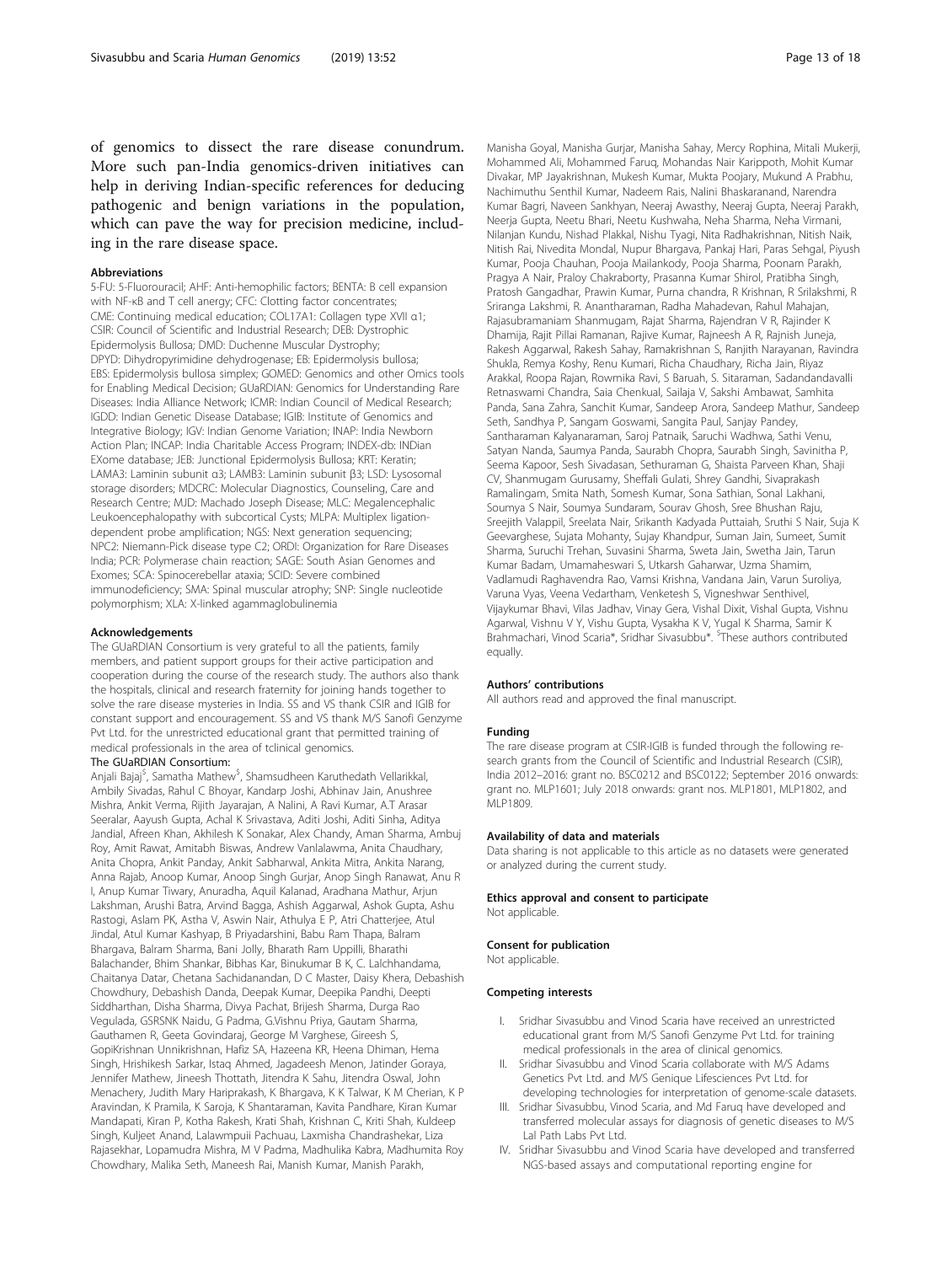<span id="page-13-0"></span>diagnosis of mitochondrial diseases to M/S Eurofins Clinical Genetics India Pvt Ltd.

#### Author details

<sup>1</sup>CSIR Institute of Genomics and Integrative Biology, Delhi 110025, India. <sup>2</sup> Academy of Scientific and Innovative Research, Delhi, India. <sup>3</sup>National Institute of Mental Health and Neuro Sciences, Bengaluru, India. <sup>4</sup>Thalassemia and Sickle Cell Society, Hyderabad, India. <sup>5</sup>Institute of Child Health and Hospital for Children, Chennai, India. <sup>6</sup>Dr. DY Patil Medical College and hospital, Pune, India. <sup>7</sup>All India Institute of Medical Sciences, Delhi, India. <sup>8</sup>Post Graduate Institute of Medical Education and Research, Chandigarh, India. <sup>9</sup>Govt Medical college Kozhikode, Kerala, India. <sup>10</sup>Galgotias University, Greater Noida, India. <sup>11</sup>Mizoram University, Aizawl, India. <sup>12</sup>Sawai Man Singh Medical College, Jaipur, India. <sup>13</sup>Wadia Children Hospital, Mumbai, India. <sup>14</sup>VPS Healthcare, Abu Dhabi, United Arab Emirates.<sup>15</sup>Government Medical College, Barmer, India. <sup>16</sup>MVR Cancer Centre and Research Institute, Calicut, India. <sup>17</sup>Government Medical College, Haldwani, India. <sup>18</sup>Government Medical College Kozhikode, Kozhikode, India. <sup>19</sup>JK Lone Hospital, Sawai Man Singh Medical College, Jaipur, India. <sup>20</sup>Christian Medical College Hospital, Vellore, India. <sup>21</sup>Vardhman Mahavir Medical College & Safdurjung Hospital, Delhi, India. <sup>22</sup>All India Institute of Medical Sciences, Raipur, India. <sup>23</sup>St. Johns Medical College Hospital, Bangalore, India. <sup>24</sup>Lakeshore Hospital, Kochi, India. <sup>25</sup>Madras Medical Mission, Chennai, India. <sup>26</sup>Department of Pathology, Civil Hospital Aizawl, Aizawl, India. <sup>27</sup>Sahyadri Medical Genetics and Tissue Engineering Facility, Pune, India. <sup>28</sup>Medical College, Baroda, India. <sup>29</sup>All India Institute of Medical Sciences, Jodhpur, India. <sup>30</sup>GB Pant Hospital, Delhi, India. <sup>31</sup>University College of Medical Sciences and Guru Teg Bahadur Hospital, Delhi, India. <sup>32</sup>Malabar Institute of Medical Sciences, Calicut, India. <sup>33</sup>Dr. Ram Manohar Lohia hospital, Delhi, India. <sup>34</sup>Genes N life Healthcare, Hyderabad, India. <sup>35</sup>Christian Medical College, Vellore, India. <sup>36</sup>sree Chithra Tirunal Institute of Medical Sciences and Technology, Trivandrum, India. <sup>37</sup>General Hospital, Thiruvananthapuram, India. <sup>38</sup>Noorul Islam Multi Speciality Hospital, Thiruvananthapuram, India. <sup>39</sup>Sawai Man Singh Hospital, Jaipur, India. <sup>40</sup>Holy Family Hospital, Mumbai, India. <sup>41</sup>Dayanand Medical College & Hospital, Ludhiana, India. <sup>42</sup>Calicut Medical College, Calicut, India. <sup>43</sup>Government Medical College Kozhikode, Calicut, India. <sup>44</sup>Bharati Vidyapeeth Medical College and Hospital, Pune, India. <sup>45</sup>Rajagiri Hospital, Aluva, India. <sup>46</sup>Max Super Speciality Hospital, Delhi, India. <sup>47</sup>Frontier Lifeline and Dr. K. M. Cherian Heart Foundation, Chennai, India. <sup>48</sup>Tirunelveli Medical College, Tirunelveli, India. <sup>49</sup>Malabar Cancer Centre, Kannur, India. <sup>50</sup>Osmania Medical College, Hyderabad, India. <sup>51</sup>ONE Centre for Rheumatology & Genetics, Vadodara, India. <sup>52</sup>Institute of Maternal & Child Health, Government Medical College, Kozhikode, India. <sup>53</sup>Isha Hospital, Vadodara, India. <sup>54</sup>Civil Hospital Aizawl, Aizawl, India. <sup>55</sup>Jawaharlal Institute of Postgraduate Medical Education and Research, Puducherry, India. <sup>56</sup>Nizam's Institute of Medical Sciences, Hyderabad, India. <sup>57</sup>Kasturba Medical College, Mangalore, India. <sup>58</sup>Dr. Sampurnanand Medical College, Jodhpur, India. <sup>59</sup>J K Lone Hospital, Sawai Man Singh Hospital, Jaipur, India. <sup>60</sup>Amritha institute of medical sciences, Cochin, India. <sup>61</sup>Chowpatty Medical Center, Mumbai, India. <sup>62</sup>Hitech Medicare Hospital, Udupi, India. <sup>63</sup>Max Hospital, Delhi, India. <sup>64</sup>Lady Hardinge Medical College, Delhi, India. <sup>65</sup>Sakhiya Skin Clinic, Surat, India. <sup>66</sup>Dr. Nilanjan Kundu's Nursing Home, Bankura, India. <sup>67</sup>Jawaharlal Institute of Postgraduate Medical Education & Research, Puducherry, India. <sup>68</sup>Super Speciality Pediatric Hospital and PG Teaching Institute, Noida, India. <sup>69</sup>Katihar Medical College, Dalan, India. <sup>70</sup>National Institute of Mental Health and Neurosciences, Bengaluru, India. <sup>71</sup>Pramukhswami Medical College, Karamsad, India. <sup>72</sup>Safdarjung Hospital, Delhi, India. <sup>73</sup>Organization for Rare Diseases, Jodhpur, India. <sup>74</sup>PVS Hospital, Delhi, India. <sup>73</sup>Organization for Rare Diseases, Jodhpur, India. <sup>74</sup>The<br>Hospital, Calicut, India. <sup>75</sup>MES Medical College, Malappuram, India. <sup>76</sup>The Tamil Nadu Dr. M.G.R. Medical University, Chennai, India. <sup>77</sup>Frontier Lifeline Hospital, Chennai, India. <sup>78</sup>ICMR-National Institute of Research in Tribal Health, Jabalpur, India. <sup>79</sup>Base Hospital Delhi Cantt, Delhi, India. <sup>80</sup>Aster Malabar Institute of Medical Sciences Hospital, Kozhikode, India. <sup>81</sup>Osmania General Hospital, Hyderabad, India. <sup>82</sup>KMCT Medical College Hospital, Kozhikode, India. 83Kannur Medical College, Kannur, India. 84Tezpur University, Tezpur, India. 85 Maulana Azad Medical College, Delhi, India. 86 Command Hospital Air Force, Bengaluru, India. <sup>87</sup>Govind Ballabh Pant Institute of Postgraduate medical education and research, Delhi, India. <sup>88</sup>Army Research and Referral Hospital, Delhi, India. <sup>89</sup>KPC Medical College, Kolkata, India. <sup>90</sup>BLK Super Specialty Hospital, Delhi, India. <sup>91</sup> Maulana Azad Medical College, Lok Nayak Jai Prakash Narayan Hospital, Delhi, India. <sup>92</sup>TD Medical College, Allappuzha, India. <sup>93</sup>Kannur Dental College, Kannur, India. <sup>94</sup>Lifeline Super

Specialty Hospital, Pathanamthitta, India. <sup>95</sup>Mar Baselios Medical Mission Hospital, Ernakulam, India. <sup>96</sup>Lady Harding Medical College, Delhi, India. 97 Devadoss Multi Speciality Hospital, Madurai, India. 98 Pudhuvai Life Line Hospital, Puducherry, India. <sup>99</sup>Osmania University, Hyderabad, India. <sup>100</sup>Sri Satya Sai Institute of Higher Learning, Puttaparthy, India. <sup>101</sup> Aarya Child Epilepsy and Neurology Clinic, Kolhapur, India. <sup>102</sup>Base Hospital, Lucknow, India. <sup>103</sup>Sreechithra Tirunal Institute of Medical Sciences and Technology, Trivandrum, India.

#### Received: 3 April 2019 Accepted: 26 June 2019 Published online: 25 September 2019

#### References

- 1. Reich D, Thangaraj K, Patterson N, Price AL, Singh L. Reconstructing Indian population history. Nature. 2009;461(7263):489–94.
- 2. Majumder PP, Basu A. A genomic view of the peopling and population structure of India. Cold Spring Harb Perspect Biol. 2014;7(4):a008540.
- Basu A, Sarkar-Roy N, Majumder PP. Genomic reconstruction of the history of extant populations of India reveals five distinct ancestral components and a complex structure. Proc Natl Acad Sci U S A. 2016;113(6):1594–9.
- 4. Narasimhan AVM, Patterson N, Moorjani P, Lazaridis I. The Genomic Formation of South and Central Asia. 2018. <https://doi.org/10.1101/292581>.
- 5. Singh KS. People of India: Introduction. Delhi: Oxford University Press; 2002.
- 6. Bamshad M, Kivisild T, Watkins WS, Dixon ME, Ricker CE, Rao BB, et al. Genetic evidence on the origins of Indian caste populations. Genome Res. 2001;11(6):994–1004.
- 7. Malhotra KC. Morphological composition of the people of India. J Hum Evol. 1978;7(1):45–53.
- 8. Kivisild T, Rootsi S, Metspalu M, Mastana S, Kaldma K, Parik J, et al. The genetic heritage of the earliest settlers persists both in Indian tribal and caste populations. Am J Hum Genet. 2003;72(2):313–32.
- 9. Cavalli-Sforza LL, Menozzi P, Piazza A. The History and Geography of Human Genes: Abridged paperback Edition. Princeton: Princeton University Press; 2018.
- 10. Indian Genome Variation Consortium. The Indian Genome Variation database (IGVdb): a project overview. Hum Genet. 2005;118(1):1–11.
- 11. Das K, Malhotra KC, Mukherjee BN, Walter H, Majumder PP, Papiha SS. Population structure and genetic differentiation among 16 tribal populations of Central India. Hum Biol. 1996;68(5):679–705.
- 12. Majumder PP, Roy B, Banerjee S, Chakraborty M, Dey B, Mukherjee N, et al. Human-specific insertion/deletion polymorphisms in Indian populations and their possible evolutionary implications. Eur J Hum Genet. 1999;7(4):435–46.
- 13. Thanseem I, Thangaraj K, Chaubey G, Singh VK, Bhaskar LVKS, Reddy BM, et al. Genetic affinities among the lower castes and tribal groups of India: inference from Y chromosome and mitochondrial DNA. BMC Genet. 2006;7:42.
- 14. Khan F, Pandey AK, Borkar M, Tripathi M, Talwar S, Bisen PS, et al. Effect of sociocultural cleavage on genetic differentiation: a study from North India. Hum Biol. 2008;80(3):271–86.
- 15. Borkar M, Ahmad F, Khan F, Agrawal S. Paleolithic spread of Ychromosomal lineage of tribes in eastern and northeastern India. Ann Hum Biol. 2011;38(6):736–46.
- 16. Guha P, Das A, Dutta S, Bhattacharjee S, Chaudhuri TK. Study of genetic diversity of KIR and TLR in the Rabhas, an endogamous primitive tribe of India. Hum Immunol. 2015;76(11):789–94.
- 17. Chinniah R, Vijayan M, Thirunavukkarasu M, Mani D, Raju K, Ravi PM, et al. Polymorphic Alu insertion/deletion in different caste and tribal populations from South India. PLoS One. 2016;11(6):e0157468.
- 18. Vadivelu MK. Emergence of sociocultural norms restricting intermarriage in large social strata (endogamy) coincides with foreign invasions of India. Proc Natl Acad Sci USA. 2016;113(16):E2215–7.
- 19. Bhasin MK, Nag S. Consanguinity and its effects on fertility, mortality and morbidity in the Indian Region: A Review. Int J Hum Genet. 2012;12(4):197–301.
- 20. Sengupta D, Choudhury A, Basu A, Ramsay M. Population stratification and underrepresentation of Indian subcontinent genetic diversity in the 1000 genomes project dataset. Genome Biol Evol. 2016;8(11):3460–70.
- 21. Indian Genome Variation Consortium. Genetic landscape of the people of India: a canvas for disease gene exploration. J Genet. 2008;87(1):3–20.
- 22. Narang A, Das RR, Chaurasia A, Mukhopadhyay A, Mukerji M, Dash D. IGVBrowser--a genomic variation resource from diverse Indian populations. Database (Oxford). 2010;2010:baq022.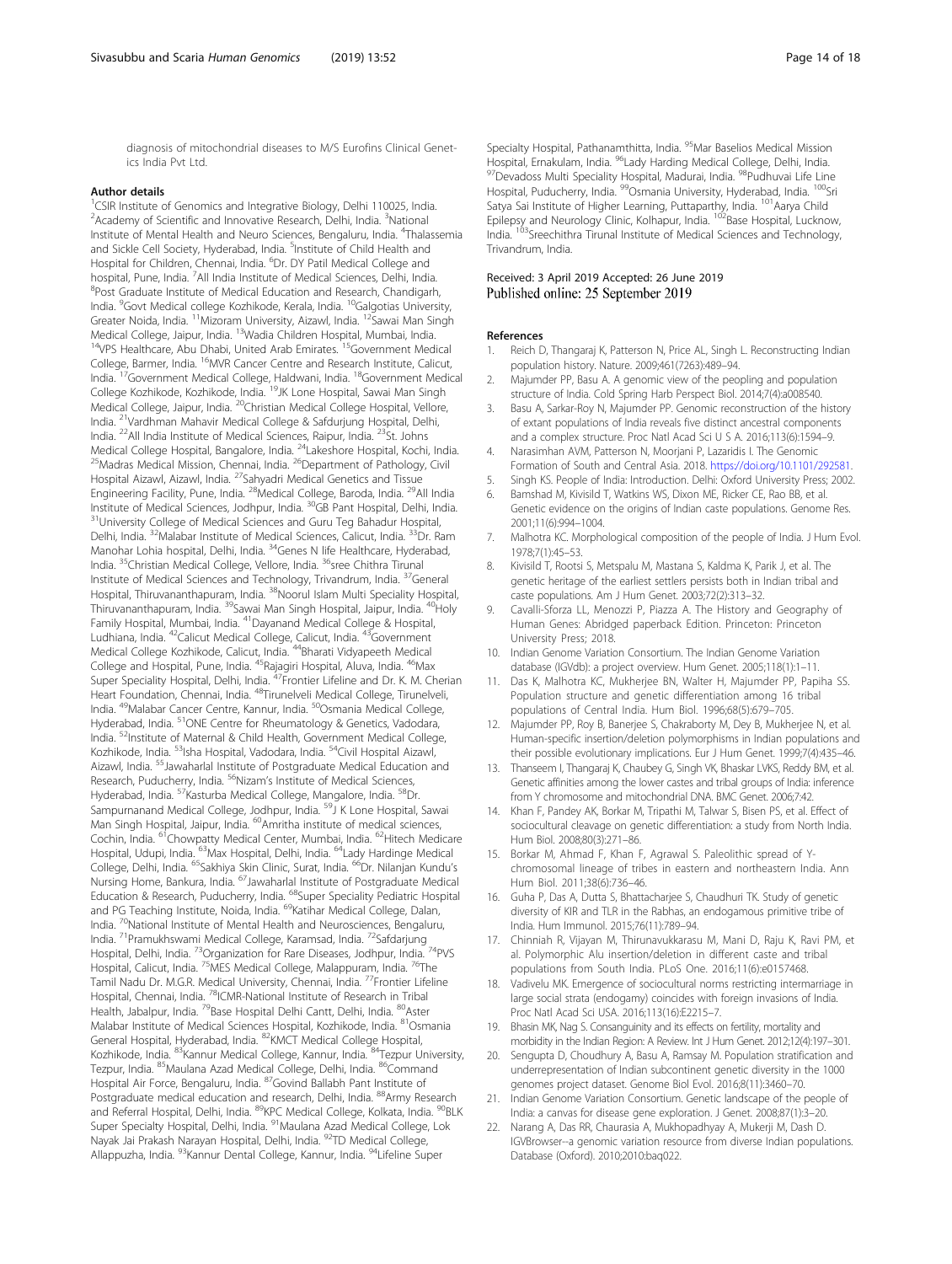- <span id="page-14-0"></span>23. Sinha S, Mishra SK, Sharma S, Patibandla PK, Mallick PK, Sharma SK, et al. Polymorphisms of TNF-enhancer and gene for FcgammaRIIa correlate with the severity of falciparum malaria in the ethnically diverse Indian population. Malar J. 2008;7:13.
- 24. Sinha S, Qidwai T, Kanchan K, Anand P, Jha GN, Pati SS, et al. Variations in host genes encoding adhesion molecules and susceptibility to falciparum malaria in India. Malar J. 2008;7:250.
- 25. Sinha S, Arya V, Agarwal S, Habib S. Genetic differentiation of populations residing in areas of high malaria endemicity in India. J Genet. 2009;88(1):77–80.
- 26. Jha P, Sinha S, Kanchan K, Qidwai T, Narang A, Singh PK, et al. Deletion of the APOBEC3B gene strongly impacts susceptibility to falciparum malaria. Infect Genet Evol. 2012;12(1):142–8.
- 27. Kanchan K, Pati SS, Mohanty S, Mishra SK, Sharma SK, Awasthi S, et al. Polymorphisms in host genes encoding NOSII, C-reactive protein, and adhesion molecules thrombospondin and E-selectin are risk factors for Plasmodium falciparum malaria in India. Eur J Clin Microbiol Infect Dis. 2015; 34(10):2029–39.
- 28. Bhattacharjee A, Banerjee D, Mookherjee S, Acharya M, Banerjee A, Ray A, et al. Leu432Val polymorphism in CYP1B1 as a susceptible factor towards predisposition to primary open-angle glaucoma. Mol Vis. 2008;14:841–50.
- 29. Kumar J, Garg G, Kumar A, Sundaramoorthy E, Sanapala KR, Ghosh S, et al. Single nucleotide polymorphisms in homocysteine metabolism pathway genes: association of CHDH A119C and MTHFR C677T with hyperhomocysteinemia. Circ Cardiovasc Genet. 2009;2(6):599–606.
- Aggarwal S, Negi S, Jha P, Singh PK, Stobdan T, Pasha MAQ, et al. EGLN1 involvement in high-altitude adaptation revealed through genetic analysis of extreme constitution types defined in Ayurveda. Proc Natl Acad Sci U S A. 2010;107(44):18961–6.
- 31. Aggarwal S, Gheware A, Agrawal A, Ghosh S, Prasher B, Mukerji M. Combined genetic effects of EGLN1 and VWF modulate thrombotic outcome in hypoxia revealed by Ayurgenomics approach. J Transl Med. 2015;13:184.
- 32. Biswas A, Maulik M, Das SK, Ray K, Ray J. Parkin polymorphisms: risk for Parkinson's disease in Indian population. Clinical genetics. Denmark. 2007;72:484–6.
- 33. Biswas A, Sadhukhan T, Majumder S, Misra AK, Das SK, Variation Consortium IG, et al. Evaluation of PINK1 variants in Indian Parkinson's disease patients. Parkinsonism Relat Disord. 2010;16(3):167–71.
- 34. Gupta A, Maulik M, Nasipuri P, Chattopadhyay I, Das SK, Gangopadhyay PK, et al. Molecular diagnosis of Wilson disease using prevalent mutations and informative single-nucleotide polymorphism markers. Clin Chem. 2007;53(9): 1601–8.
- 35. Chaki M, Sengupta M, Mondal M, Bhattacharya A, Mallick S, Bhadra R, et al. Molecular and functional studies of tyrosinase variants among Indian oculocutaneous albinism type 1 patients. J Invest Dermatol. 2011;131:260–2.
- 36. Grover S, Gourie-Devi M, Baghel R, Sharma S, Bala K, Gupta M, et al. Genetic profile of patients with epilepsy on first-line antiepileptic drugs and potential directions for personalized treatment. Pharmacogenomics. 2010; 11(7):927–41.
- 37. Talwar P, Kanojia N, Mahendru S, Baghel R, Grover S, Arora G, et al. Genetic contribution of CYP1A1 variant on treatment outcome in epilepsy patients: a functional and interethnic perspective. Pharmacogenomics J. 2017;17(3): 242–51.
- 38. Giri AK, Khan NM, Grover S, Kaur I, Basu A, Tandon N, et al. Genetic epidemiology of pharmacogenetic variations in CYP2C9, CYP4F2 and VKORC1 genes associated with warfarin dosage in the Indian population. Pharmacogenomics. 2014;15(10):1337–54.
- 39. Nakatsuka N, Moorjani P, Rai N, Sarkar B, Tandon A, Patterson N, et al. The promise of discovering population-specific disease-associated genes in South Asia. Nat Genet. 2017;49(9):1403–7.
- 40. Christianson A, Howson CP, Modell B. March Of Dimes Global Report On Birth Defects. 2006. Available from: [https://www.marchofdimes.org/global](https://www.marchofdimes.org/global-report-on-birth-defects-the-hidden-toll-of-dying-and-disabled-children-full-report.pdf)[report-on-birth-defects-the-hidden-toll-of-dying-and-disabled-children-full](https://www.marchofdimes.org/global-report-on-birth-defects-the-hidden-toll-of-dying-and-disabled-children-full-report.pdf)[report.pdf.](https://www.marchofdimes.org/global-report-on-birth-defects-the-hidden-toll-of-dying-and-disabled-children-full-report.pdf) Accessed 28 Mar 2019.
- 41. Kaur A, Singh JR. Chromosomal abnormalities: genetic disease burden in India. Int J Hum Genet. 2010;10(1–3):1–14.
- 42. Singh I, Faruq M, Mukherjee O, Jain S, Pal PK, Srivastav MVP, et al. North and South Indian populations share a common ancestral origin of Friedreich's ataxia but vary in age of GAA repeat expansion. Ann Hum Genet. 2010; 74(3):202–10.
- 43. Sachdeva K, Saxena R, Puri R, Bijarnia S, Kohli S, Verma IC. Mutation analysis of the CFTR gene in 225 children: identification of five novel severe and seven reported severe mutations. Genet Test Mol Biomarkers. 2012;16(7):798–801.
- 44. Venugopal A, Chandran M, Eruppakotte N, Kizhakkillach S, Breezevilla SC, Vellingiri B. Monogenic diseases in India. Mutat Res. 2018;776:23–31.
- 45. Verma IC, Bijarnia-Mahay S, Jhingan G, Verma J. Newborn screening: need of the hour in India. Indian J Pediatr. 2015;82(1):61–70.
- 46. Kabra M. Dietary management of inborn errors of metabolism. Indian J Pediatr. 2002;69(5):421–6.
- 47. Sachdeva A. Dietary interventions for rare metabolic disorders—now available in India! Indian Pediatr. 2017;54(11):909–10.
- 48. Mohanty D, Colah RB, Gorakshakar AC, Patel RZ, Master DC, Mahanta J, et al. Prevalence of beta-thalassemia and other haemoglobinopathies in six cities in India: a multicentre study. J Community Genet. 2013;4(1):33–42.
- 49. Nadkarni AH, Gorakshakar AC, Sawant PM, Italia KY, Upadhye DS, Gorivale MS, et al. The phenotypic and molecular diversity of hemoglobinopathies in India: a review of 15 years at a referral center. Int J Lab Hematol. 2019;41(2):218–26.
- 50. Verma IC, Lall M, Dua PR. Down syndrome in India—diagnosis, screening, and prenatal diagnosis. Clin Lab Med. 2012;32(2):231–48.
- 51. Pradhan S, Sengupta M, Dutta A, Bhattacharyya K, Bag SK, Dutta C, et al. Indian genetic disease database. Nucleic Acids Res. 2011;39(Database issue):D933–8.
- 52. Indian Genetic Disease Database. <http://www.igdd.iicb.res.in/>. Accessed 28 Mar 2019.
- 53. Mahajan A, Chavali S, Kabra M, Chowdhury MR, Bharadwaj D. Molecular characterization of hemophilia B in North Indian families: identification of novel and recurrent molecular events in the factor IX gene. Haematologica. 2004;89(12):1498–503.
- 54. Quadros L, Ghosh K, Shetty S. Novel mutations in factor IX gene from western India with reference to their phenotypic and haplotypic attributes. J Pediatr Hematol Oncol. 2009;31(3):157–60.
- 55. Sharma N, Das R, Kaur J, Ahluwalia J, Trehan A, Bansal D, et al. Evaluation of the genetic basis of phenotypic heterogeneity in north Indian patients with thalassemia major. Eur J Haematol. 2010;84(6):531–7.
- 56. Dash PM, Sahu PK, Patel S, Mashon RS, Kharat KR, Mukherjee MB. Effect of assorted globin haplotypes and alpha-thalassemia on the clinical heterogeneity of Hb S-beta-thalassemia. Hemoglobin. 2018;42(4):236–42.
- 57. Hockham C, Bhatt S, Colah R, Mukherjee MB, Penman BS, Gupta S, et al. The spatial epidemiology of sickle-cell anaemia in India. Sci Rep. 2018;8(1):17685.
- Khan NA, Govindaraj P, Soumittra N, Sharma S, Srilekha S, Ambika S, et al. Leber's hereditary optic neuropathy-specific mutation m.11778G>A exists on diverse mitochondrial haplogroups in India. Invest Ophthalmol Vis Sci. 2017;58(10):3923–30.
- 59. Waldmuller S, Sakthivel S, Saadi AV, Selignow C, Rakesh PG, Golubenko M, et al. Novel deletions in MYH7 and MYBPC3 identified in Indian families with familial hypertrophic cardiomyopathy. J Mol Cell Cardiol. 2003;35(6):623–36.
- 60. Dhandapany PS, Sadayappan S, Xue Y, Powell GT, Rani DS, Nallari P, et al. A common MYBPC3 (cardiac myosin binding protein C) variant associated with cardiomyopathies in South Asia. Nat Genet. 2009;41(2):187–91.
- 61. Lakkakula S, Mohan Pathapati R, Chaubey G, Munirajan AK, Lakkakula BV, Maram R. NAT2 genetic variations among South Indian populations. Hum genome Var. 2014;1:14014.
- 62. Rani DS, Carlus SJ, Poongothai J, Jyothi A, Pavani K, Gupta NJ, et al. CAG repeat variation in the mtDNA polymerase gamma is not associated with oligoasthenozoospermia. Int J Androl. 2009;32(6):647–55.
- 63. Mehrotra S, Oommen J, Mishra A, Sudharshan M, Tiwary P, Jamieson SE, et al. No evidence for association between SLC11A1 and visceral leishmaniasis in India. BMC Med Genet. 2011;12:71.
- 64. Giri AK, Khan NM, Basu A, Tandon N, Scaria V, Bharadwaj D. Pharmacogenetic landscape of clopidogrel in north Indians suggest distinct interpopulation differences in allele frequencies. Pharmacogenomics. 2014; 15(5):643–53.
- 65. Gautam P, Jha P, Kumar D, Tyagi S, Varma B, Dash D, et al. Spectrum of large copy number variations in 26 diverse Indian populations: potential involvement in phenotypic diversity. Hum Genet. 2012; 131(1):131–43.
- 66. Kitzman JO, Mackenzie AP, Adey A, Hiatt JB, Patwardhan RP, Sudmant PH, et al. Haplotype-resolved genome sequencing of a Gujarati Indian individual. Nat Biotechnol. 2011;29(1):59–63.
- 67. Patowary A, Purkanti R, Singh M, Chauhan RK, Bhartiya D, Dwivedi OP, et al. Systematic analysis and functional annotation of variations in the genome of an Indian individual. Hum Mutat. 2012;33(7):1133–40.
- 68. Gupta R, Ratan A, Rajesh C, Chen R, Kim HL, Burhans R, et al. Sequencing and analysis of a South Asian-Indian personal genome. BMC Genomics. 2012;13:440.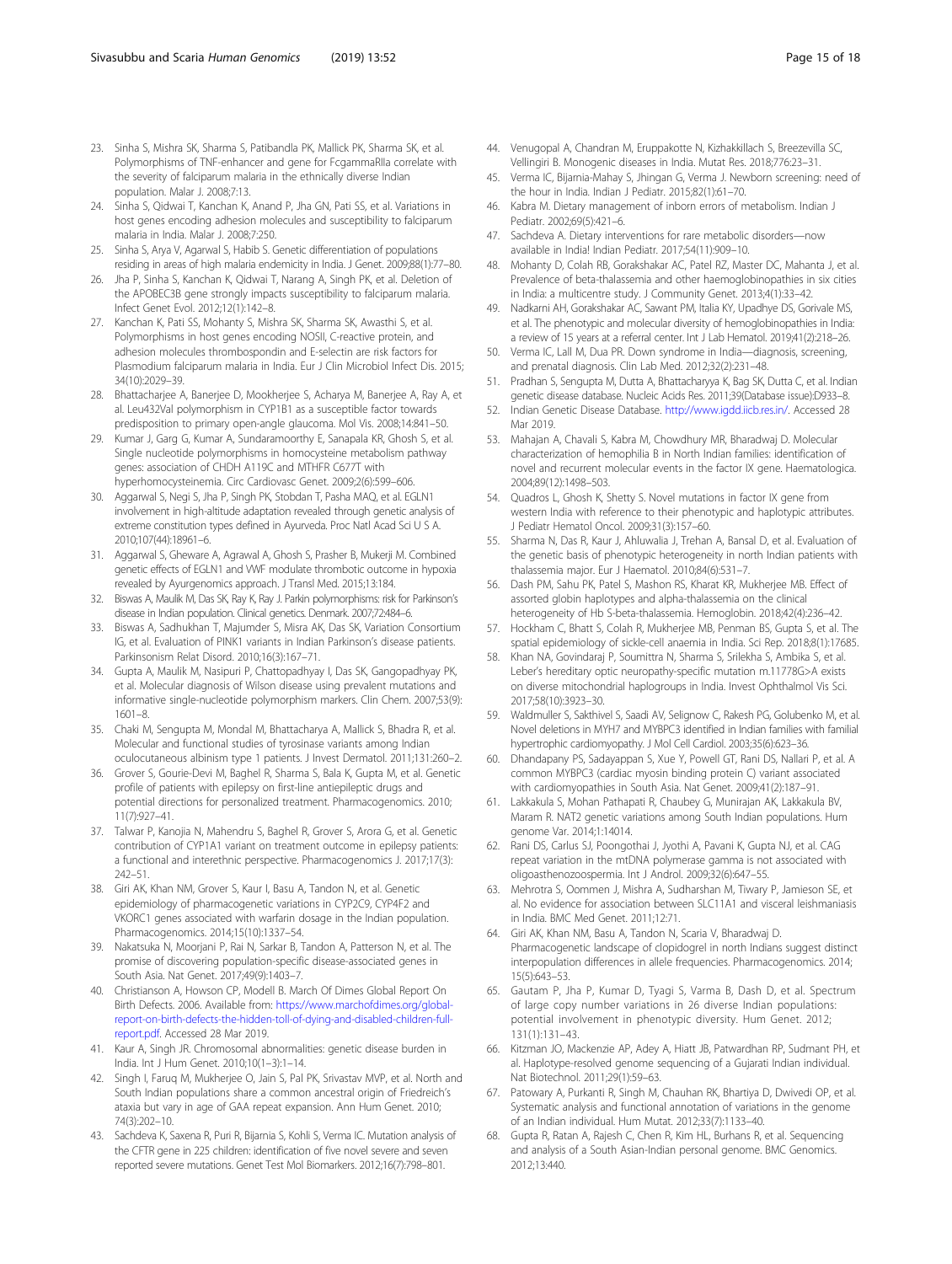- <span id="page-15-0"></span>69. Wong L-P, Lai JK-H, Saw W-Y, Ong RT-H, Cheng AY, Pillai NE, et al. Insights into the genetic structure and diversity of 38 South Asian Indians from deep whole-genome sequencing. PLoS Genet. 2014;10(5):e1004377.
- 70. Chambers JC, Abbott J, Zhang W, Turro E, Scott WR, Tan S-T, et al. The South Asian genome. PLoS One. 2014;9(8):e102645.
- 71. Auton A, Brooks LD, Durbin RM, Garrison EP, Kang HM, Korbel JO, et al. A global reference for human genetic variation. Nature. 2015;526(7571):68–74.
- 72. Mallick S, Li H, Lipson M, Mathieson I, Gymrek M, Racimo F, et al. The Simons Genome Diversity Project: 300 genomes from 142 diverse populations. Nature. 2016;538(7624):201–6.
- 73. Mondal M, Casals F, Xu T, Dall'Olio GM, Pybus M, Netea MG, et al. Genomic analysis of Andamanese provides insights into ancient human migration into Asia and adaptation. Nat Genet. 2016;48(9):1066–70.
- 74. Rustagi N, Zhou A, Watkins WS, Gedvilaite E, Wang S, Ramesh N, et al. Extremely low-coverage whole genome sequencing in South Asians captures population genomics information. BMC Genomics. 2017;18(1):396.
- 75. Malhotra S, Singh S, Sarkar S. Whole genome variant analysis in three ethnically diverse Indians. Genes Genomics. 2018;40(5):497–510.
- 76. Hariprakash JM, Vellarikkal SK, Verma A, Ranawat AS, Jayarajan R, Ravi R, et al. SAGE: a comprehensive resource of genetic variants integrating South Asian whole genomes and exomes. Database (Oxford). 2018;2018:1–10.
- 77. Almal S, Jeon S, Agarwal M, Patel S, Patel S, Bhak Y, et al. Sequencing and analysis of the whole genome of Indian Gujarati male. Genomics. 2019; 111(2):196–204.
- Ahmed PH, V V, More RP, Viswanath B, Jain S, Rao MS, et al. INDEX-db: The Indian Exome Reference Database (Phase I). J Comput Biol. 2019;26(3):225–34.
- 79. Singh V, Jolly B, Rajput NK, Pramanik S, Bhardwaj A. MtBrowse: An integrative genomics browser for human mitochondrial DNA. Mitochondrion. 2019. <https://doi.org/10.1016/j.mito.2019.02.003>
- 80. Vellarikkal SK, Dhiman H, Joshi K, Hasija Y, Sivasubbu S, Scaria V. mit-o-matic: a comprehensive computational pipeline for clinical evaluation of mitochondrial variations from next-generation sequencing datasets. Hum Mutat. 2015;36(4):419–24.
- 81. Upadhyay P, Gardi N, Desai S, Sahoo B, Singh A, Togar T, et al. TMC-SNPdb: an Indian germline variant database derived from whole exome sequences. Database (Oxford). 2016;2016:baw104.
- 82. An JY. National human genome projects: an update and an agenda. Epidemiol Health. 2017;39:e2017045.
- 83. Richter T, Nestler-Parr S, Babela R, Khan ZM, Tesoro T, Molsen E, et al. Rare disease terminology and definitions—a systematic global review: report of the ISPOR Rare Disease Special Interest Group. Value Health. 2015;18(6):906–14.
- 84. Orphan Drug Act. 1983. [https://www.govinfo.gov/content/pkg/STATUTE-96/](https://www.govinfo.gov/content/pkg/STATUTE-96/pdf/STATUTE-96-Pg2049.pdf) [pdf/STATUTE-96-Pg2049.pdf](https://www.govinfo.gov/content/pkg/STATUTE-96/pdf/STATUTE-96-Pg2049.pdf). Accessed 23 May 2019.
- 85. Thomas S, Caplan A. The Orphan Drug Act Revisited. JAMA. 2019;321(9): 833–4.
- 86. Šimerka P. Council Recommendation. Luxembourg; 2009. [https://eur-lex.](https://eur-lex.europa.eu/LexUriServ/LexUriServ.do?uri=OJ:C:2009:151:0007:0010:EN:PDF) [europa.eu/LexUriServ/LexUriServ.do?uri=OJ:C:2009:151:0007:0010:EN:PDF](https://eur-lex.europa.eu/LexUriServ/LexUriServ.do?uri=OJ:C:2009:151:0007:0010:EN:PDF). Accessed 28 Mar 2019
- 87. Passos-Bueno MR, Bertola D, Horovitz DD, de Faria Ferraz VE, Brito LA. Genetics and genomics in Brazil: a promising future. Mol Genet Genomic Med. 2014;2(4):280–91.
- 88. Hsu JC, Wu HC, Feng WC, Chou CH, Lai EC, Lu CY. Disease and economic burden for rare diseases in Taiwan: a longitudinal study using Taiwan's National Health Insurance Research Database. PLoS One. 2018;13(9):e0204206.
- 89. Swaminathan S. ICMR Bulletin. New Delhi; 2017. [https://www.icmr.nic.in/](https://www.icmr.nic.in/sites/default/files/icmr_bulletins/Apr_Jun_2017.pdf) [sites/default/files/icmr\\_bulletins/Apr\\_Jun\\_2017.pdf.](https://www.icmr.nic.in/sites/default/files/icmr_bulletins/Apr_Jun_2017.pdf) Accessed 28 Ma 2019
- 90. Rajasimha HK, Shirol PB, Ramamoorthy P, Hegde M, Barde S, Chandru V, et al. Organization for rare diseases India (ORDI)—addressing the challenges and opportunities for the Indian rare diseases' community. Genet Res (Camb). 2014;96:e009.
- 91. Ferreira CR. The burden of rare diseases. Am J Med Genet A. 2019;179(6): 885–92.
- 92. Rare Diseases and Disorders. [http://www.rarediseasesindia.org/.](http://www.rarediseasesindia.org/) Accessed 28 Mar 2019.
- 93. Bhattacharya S, Katoch VM, Majumder PP, Bhattacharya A. Rare diseases In India: current knowledge and new possibilities. Proc Indian Natl Sci Acad. 2016;82(4):1183–7.
- 94. Kar A, Phadnis S, Dharmarajan S, Nakade J. Epidemiology and social costs of haemophilia in India. Indian J Med Res. 2014;140(1):19–31.
- 95. Colah R, Italia K, Gorakshakar A. Burden of thalassemia in India: the road map for control. Pediatr Hematol Oncol J. 2017;2(4):79–84.
- 96. Gourie-Devi M. Epidemiology of neurological disorders in India: review of background, prevalence and incidence of epilepsy, stroke, Parkinson's disease and tremors. Neurol India. 2014;62(6):588–98.
- 97. Molecular Diagnostics, Counseling, Care and Research Centre. [https://www.](https://www.mdcrcindia.org) [mdcrcindia.org](https://www.mdcrcindia.org). Accessed 28 Mar 2019.
- 98. Bepari KK, Malakar AK, Paul P, Halder B, Chakraborty S. Allele frequency for Cystic fibrosis in Indians vis-a/-vis global populations. Bioinformation. 2015; 11(7):348–52.
- 99. Lakhan R, Ekundayo OT, Shahbazi M. An estimation of the prevalence of intellectual disabilities and its association with age in rural and urban populations in India. J Neurosci Rural Pract. 2015;6(4):523–8.
- 100. Kulkarni ML, Samuel K, Bhagyavathi M, Sureshkumar C. Skeletal dysplasias in a hospital in southern India. Indian Pediatr. 1995;32(6):657–65.
- 101. Singh P, Mukherjee K. Cost-benefit analysis and assessment of quality of care in patients with hemophilia undergoing treatment at National Rural Health Mission in Maharashtra. India. Value Heal Reg issues. 2017;12:101–6.
- 102. Jadhav U, Mukherjee K. Assessment of healthcare measures, healthcare resource use, and cost of care among severe hemophilia A patients in Mumbai region of India. J Postgrad Med. 2018;64(3):138–44.
- 103. Moirangthem A, Phadke SR. Socio-demographic Profile and Economic Burden of Treatment of Transfusion Dependent Thalassemia. Indian J Pediatr. 2018;85(2):102–7.
- 104. Kumar H, Sarma P, Medhi B. Orphan drugs: Indian perspective. Indian J Pharmacol. 2017;49:267–9.
- 105. Indian Rare Disease Registry. [http://bmi.icmr.org.in/irdr/index.php.](http://bmi.icmr.org.in/irdr/index.php) Accessed 28 Mar 2019.
- 106. Phadke S. Hemophilia care in India: a review and experience from a tertiary care centre in Uttar Pradesh. Indian J Hematol blood. 2011;27(3):121–6.
- 107. Jadhav U, Mukherjee K, Lalwani A. Ethical issues in the care of persons living with haemophilia in India. Indian J Med Ethics. 2014;11(4):223–7.
- 108. Hemophilia Federation (India). [http://www.hemophilia.in/index.php/ahf](http://www.hemophilia.in/index.php/ahf-status)[status](http://www.hemophilia.in/index.php/ahf-status). Accessed 28 Mar 2019.
- 109. Institute of Medical Genetics and Genomics. [https://www.ncbi.nlm.nih.gov/](https://www.ncbi.nlm.nih.gov/gtr/labs/217613/) [gtr/labs/217613/.](https://www.ncbi.nlm.nih.gov/gtr/labs/217613/) Accessed 28 Mar 2019.
- 110. Verma IC, Saxena R, Lall M, Bijarnia S, Sharma R. Genetic counseling and prenatal diagnosis in India--experience at Sir Ganga Ram Hospital. Indian J Pediatr. 2003;70(4):293–7.
- 111. Muranjan M, Karande S. Enzyme replacement therapy in India: lessons and insights. J Postgrad Med. 2018;64:195–9.
- 112. Collins FS, McKusick VA. Implications of the Human Genome Project for medical science. JAMA. 2001;285(5):540–4.
- 113. Wilson BJ, Nicholls SG. The Human Genome Project, and recent advances in personalized genomics. Risk Manag Healthc Policy. 2015;8:9–20.
- 114. Brittain HK, Scott R, Thomas E. The rise of the genome and personalised medicine. Clin Med. 2017;17(6):545–51.
- 115. Chial H. DNA sequencing technologies key to the human genome project. Nat Educ. 2008;1(1):219.
- 116. Heather JM, Chain B. The sequence of sequencers: the history of sequencing DNA. Genomics. 2016;107(1):1–8.
- 117. Shendure J, Balasubramanian S, Church GM, Gilbert W, Rogers J, Schloss JA, et al. DNA sequencing at 40: past, present and future. Nature. 2017; 550(7676):345–53.
- 118. van Dijk EL, Auger H, Jaszczyszyn Y, Thermes C. Ten years of nextgeneration sequencing technology. Trends Genet. 2014;30(9):418–26.
- 119. Goodwin S, McPherson JD, McCombie WR. Coming of age: ten years of nextgeneration sequencing technologies. Nat Rev Genet. 2016;17(6):333–51.
- 120. Wang Z, Gerstein M, Snyder M. RNA-Seq: a revolutionary tool for transcriptomics. Nat Rev Genet. 2009;10(1):57–63.
- 121. Necsulea A, Kaessmann H. Evolutionary dynamics of coding and noncoding transcriptomes. Nat Rev Genet. 2014;15(11):734–48.
- 122. Strobel EJ, Yu AM, Lucks JB. High-throughput determination of RNA structures. Nat Rev Genet. 2018;19(10):615–34.
- 123. Meaburn E, Schulz R. Next generation sequencing in epigenetics: insights and challenges. Semin Cell Dev Biol. 2012;23(2):192–9.
- 124. Mias GI, Snyder M. Personal genomes, quantitative dynamic omics and personalized medicine. Quant Biol. 2013;1(1):71–90.
- 125. Chen R, Snyder M. Promise of personalized omics to precision medicine. Wiley Interdiscip Rev Syst Biol Med. 2013;5(1):73–82.
- 126. Need AC, Shashi V, Hitomi Y, Schoch K, Shianna KV, McDonald MT, et al. Clinical application of exome sequencing in undiagnosed genetic conditions. J Med Genet. 2012;49(6):353–61.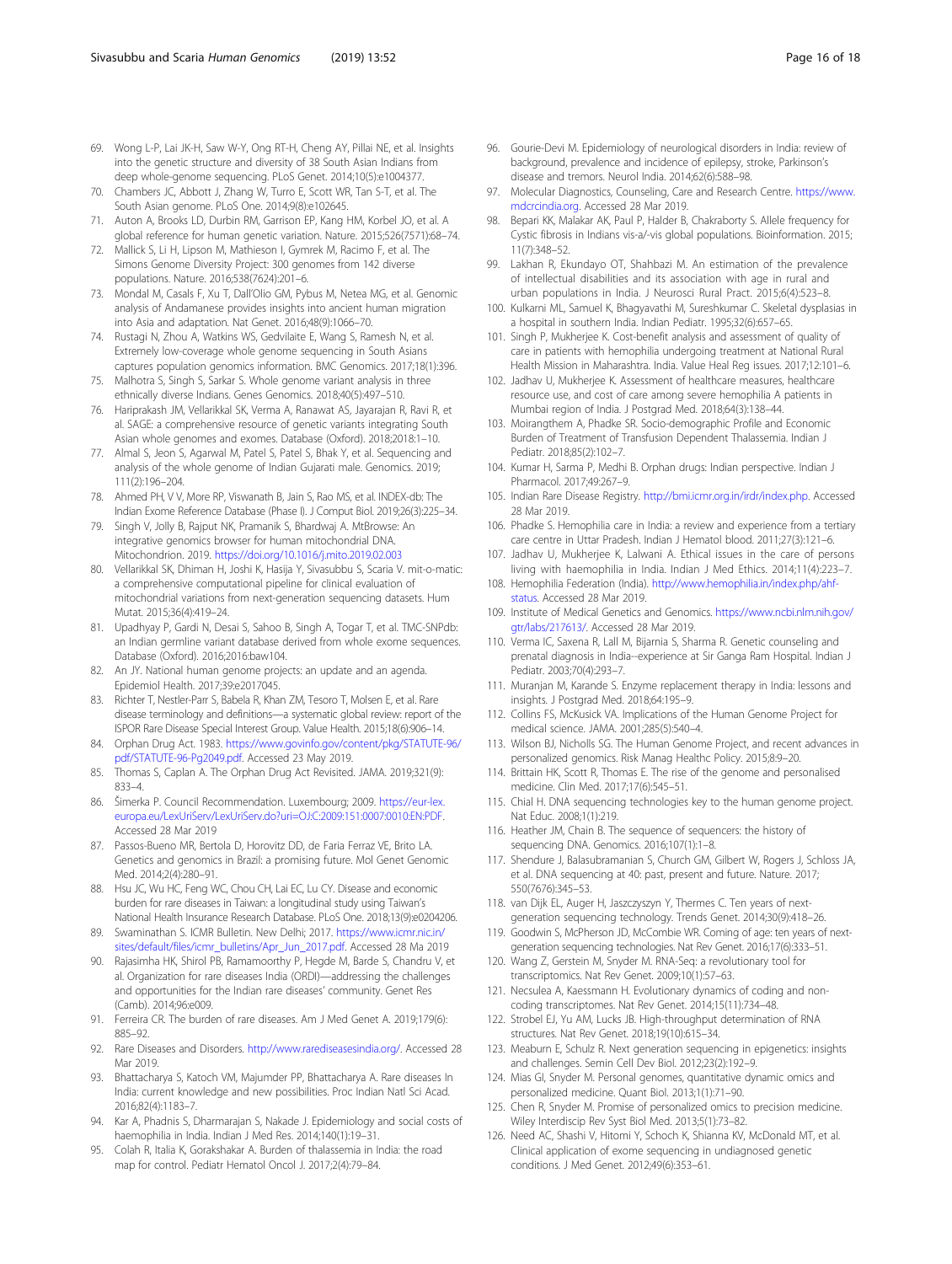- <span id="page-16-0"></span>127. Boycott KM, Vanstone MR, Bulman DE, MacKenzie AE. Rare-disease genetics in the era of next-generation sequencing: discovery to translation. Nat Rev Genet. 2013;14(10):681–91.
- 128. Might M, Wilsey M. The shifting model in clinical diagnostics: how next-generation sequencing and families are altering the way rare diseases are discovered, studied, and treated. Genet Med. 2014;16(10): 736–7.
- 129. Lee H, Deignan JL, Dorrani N, Strom SP, Kantarci S, Quintero-Rivera F, et al. Clinical exome sequencing for genetic identification of rare Mendelian disorders. JAMA. 2014;312(18):1880–7.
- 130. Salk JJ, Schmitt MW, Loeb LA. Enhancing the accuracy of next-generation sequencing for detecting rare and subclonal mutations. Nat Rev Genet. 2018;19(5):269–85.
- 131. Rare Disease Impact Report: Insights from patients and the medical community. Shire Human Genetic Therapies. 2013. [https://globalgenes.org/](https://globalgenes.org/wp-content/uploads/2013/04/ShireReport-1.pdf) [wp-content/uploads/2013/04/ShireReport-1.pdf.](https://globalgenes.org/wp-content/uploads/2013/04/ShireReport-1.pdf) Accessed 23 May 2019.
- 132. GUaRDIAN. [http://guardian.meragenome.com/.](http://guardian.meragenome.com/) Accessed 28 Mar 2019.
- 133. Kohler S, Doelken SC, Mungall CJ, Bauer S, Firth HV, Bailleul-Forestier I, et al. The Human Phenotype Ontology project: linking molecular biology and disease through phenotype data. Nucleic Acids Res. 2014;42(Database issue):D966–74.
- 134. Baudhuin LM. Quality guidelines for next-generation sequencing. Clin Chem. 2013;59:858–9.
- 135. Rehm HL, Bale SJ, Bayrak-Toydemir P, Berg JS, Brown KK, Deignan JL, et al. ACMG clinical laboratory standards for next-generation sequencing. Genet Med. 2013;15(9):733–47.
- 136. Richards S, Aziz N, Bale S, Bick D, Das S, Gastier-Foster J, et al. Standards and guidelines for the interpretation of sequence variants: a joint consensus recommendation of the American College of Medical Genetics and Genomics and the Association for Molecular Pathology. Genet Med. 2015; 17(5):405–24.
- 137. OpenPGx. [https://web.archive.org/web/20171218064848/http://www.](https://web.archive.org/web/20171218064848/http://www.openpgx.org/) [openpgx.org/.](https://web.archive.org/web/20171218064848/http://www.openpgx.org/) Accessed 23 May 2019.
- 138. Kandoi G, Nanda A, Scaria V, Sivasubbu S. A case for pharmacogenomics in management of cardiac arrhythmias. Indian Pacing Electrophysiol J. 2012; 12(2):54–64.
- 139. Cambon-Thomsen A, Thorisson GA, Mabile L. The role of a bioresource research impact factor as an incentive to share human bioresources. Nat Gen. 2011;43:503–4.
- 140. Vellarikkal SK, Patowary A, Singh M, Kumari R, Faruq M, Master DC, et al. Exome sequencing reveals a novel mutation, p.L325H, in the KRT5 gene associated with autosomal dominant Epidermolysis Bullosa Simplex Koebner type in a large family from western India. Hum genome Var. 2014;1:14007.
- 141. Karuthedath Vellarikkal S, Jayarajan R, Verma A, Nair S, Ravi R, Senthivel V, et al. Case Report: Whole exome sequencing reveals a novel frameshift deletion mutation p.G2254fs in COL7A1 associated with autosomal recessive dystrophic epidermolysis bullosa. F1000Res. 2016;5:900.
- 142. Yenamandra VK, Vellarikkal SK, Kumar M, Chowdhury MR, Jayarajan R, Verma A, et al. Application of whole exome sequencing in elucidating the phenotype and genotype spectrum of junctional epidermolysis bullosa: a preliminary experience of a tertiary care centre in India. J Dermatol Sci. 2017;86(1):30–6.
- 143. Yenamandra VK, Vellarikkal SK, Chowdhury MR, Jayarajan R, Verma A, Scaria V, et al. Genotype-phenotype correlations of dystrophic epidermolysis bullosa in India: experience from a tertiary care centre. Acta Derm Venereol. 2018;98(9):873–9.
- 144. Sandhya P, Vellarikkal SK, Nair A, Ravi R, Mathew J, Jayarajan R, et al. Egyptian tale from India: application of whole-exome sequencing in diagnosis of atypical familial Mediterranean fever. Int J Rheum Dis. 2017; 20(11):1770–5.
- 145. Gupta A, Sharma Y, Deo K, Vellarikkal S, Jayarajan R, Dixit V, et al. Case Report: Whole exome sequencing helps in accurate molecular diagnosis in siblings with a rare co-occurrence of paternally inherited 22q12 duplication and autosomal recessive non-syndromic ichthyosis. F1000Res. 2015;4:446.
- 146. Gupta A, Sharma YK, Vellarikkal SK, Jayarajan R, Dixit V, Verma A, et al. Wholeexome sequencing solves diagnostic dilemma in a rare case of sporadic acrokeratosis verruciformis. J Eur Acad Dermatol Venereol. 2016;30:695–7.
- 147. Narayanan R, Karuthedath Vellarikkal S, Jayarajan R, Verma A, Dixit V, Scaria V, et al. Case report: application of whole exome sequencing for accurate diagnosis of rare syndromes of mineralocorticoid excess. F1000Res. 2016;5:1592.
- 148. Govindaraj GM, Karuthedath Vellarikkal S, Jayarajan R, Ravi R, Verma A, Chakkiyar K, et al. Case Report: Whole exome sequencing identifies variation c.2308G>A p.E770K in RAG1 associated with B- T- NK+ severe combined immunodeficiency. F1000Res. 2016;5:2532.
- 149. Rawat A, Karuthedath Vellarikkal S, Verma A, Jayarajan R, Gupta A, Singh S, et al. Case Report: Whole exome sequencing identifies a novel frameshift insertion c.1325dupT (p.F442fsX2) in the tyrosine kinase domain of BTK gene in a young Indian individual with X-linked agammaglobulinemia. F1000Res. 2016;5:2667.
- 150. Mg G, Riyaz A, Krishnan C, Scaria V. Rapid transition of facial features from early to mid-adolescence in autosomal dominant hyper IgE syndrome with a STAT3 Variation. Indian J Pediatri. 2018;85:595–6.
- 151. Virmani N, Vellarikkal SK, Verma A, Jayarajan R, Sakhiya J, Desai C, et al. Whole exome sequencing in a multi-generation family from India reveals a genetic variation c.10C>T (p.Gln4Ter) in keratin 5 gene associated with Dowling-Degos disease. Indian J Dermatol Venereol Leprol. 2018;84:344–6.
- 152. Vellarikkal SK, Jayarajan R, Verma A, Ravi R, Senthilvel V, Kumar A, et al. A founder mutation MLC1 c.736delA associated with megalencephalic leukoencephalopathy with subcortical cysts-1 in north Indian kindred. Clin Genet. 2018;94:271–3.
- 153. Yenamandra VK, Shamsudheen KV, Madhumita RC, Rijith J, Ankit V, Scaria V, et al. Autosomal recessive epidermolysis bullosa simplex: report of three cases from India. Clin Exp Dermatol. 2017;42:800–3.
- 154. Mahajan R, Vellarikkal SK, Handa S, Verma A, Jayarajan R, Kumar A, et al. Utility of whole-exome sequencing in detecting novel compound heterozygous mutations in COL7A1 among families with severe recessive dystrophic epidermolysis bullosa in India - implications on diagnosis, prognosis and prenatal testing. J Eur Acad Dermatol Venereol. 2018;32:e433–5.
- 155. Hariprakash JM, Vellarikkal SK, Keechilat P, Verma A, Jayarajan R, Dixit V, et al. Pharmacogenetic landscape of DPYD variants in south Asian populations by integration of genome-scale data. Pharmacogenomics. 2018;19(3):227–41.
- 156. Sivadas A, Salleh MZ, Teh LK, Scaria V. Genetic epidemiology of pharmacogenetic variants in South East Asian Malays using whole-genome sequences. Pharmacogenomics J. 2017;17(5):461–70.
- 157. Sivadas A, Sharma P, Scaria V. Landscape of warfarin and clopidogrel pharmacogenetic variants in Qatari population from whole exome datasets. Pharmacogenomics. 2016;17(17):1891–901.
- 158. Sivadas A, Scaria V. Pharmacogenomic survey of Qatari populations using whole-genome and exome sequences. Pharmacogenomics J. 2018;18(4): 590–600.
- 159. Koshy R, Ranawat A, Scaria V. al mena: a comprehensive resource of human genetic variants integrating genomes and exomes from Arab, Middle Eastern and North African populations. J Hum Genet. 2017;62(10):889–94.
- 160. Jain A, Gandhi S, Koshy R, Scaria V. Incidental and clinically actionable genetic variants in 1005 whole exomes and genomes from Qatar. Mol Genet Genomics. 2018;293(4):919–29.
- 161. Scaria V, Sivasubbu S. Exome Sequence Analysis and Interpretation: Handbook for Clinicians. 1st ed: The Readers Paradise; 2015. p. 200.
- 162. Enns GM, Shashi V, Bainbridge M, Gambello MJ, Zahir FR, Bast T, et al. Mutations in NGLY1 cause an inherited disorder of the endoplasmic reticulum-associated degradation pathway. Genet Med. 2014;16(10):751–8.
- 163. Abouelhoda M, Sobahy T, El-Kalioby M, Patel N, Shamseldin H, Monies D, et al. Clinical genomics can facilitate countrywide estimation of autosomal recessive disease burden. Genet Med. 2016;18(12):1244–9.
- 164. Kumari P, Joshi D, Shamal SN, Singh R. Study of dystrophinopathy in Eastern Uttar Pradesh population of India. J Pediatr Neurosci. 2018;13(2):182–8.
- 165. Basumatary LJ, Das M, Goswami M, Kayal AK. Deletion pattern in the dystrophin gene in Duchenne muscular dystrophy patients in northeast India. J Neurosci Rural Pract. 2013;4(2):227–9.
- 166. Singh R-J, Manjunath M, Preethish-Kumar V, Polavarapu K, Vengalil S, Thomas PT, et al. Natural history of a cohort of Duchenne muscular dystrophy children seen between 1998 and 2014: An observational study from South India. Neurol India. 2018;66(1):77–82.
- 167. Sakthivel Murugan SM, Arthi C, Thilothammal N, Lakshmi BR. Carrier detection in Duchenne muscular dystrophy using molecular methods. Indian J Med Res. 2013;137(6):1102–10.
- 168. Vengalil S, Preethish-Kumar V, Polavarapu K, Mahadevappa M, Sekar D, Purushottam M, et al. Duchenne muscular dystrophy and Becker muscular dystrophy confirmed by multiplex ligation-dependent probe amplification: genotype-phenotype correlation in a large cohort. J Clin Neurol. 2017;13(1):91–7.